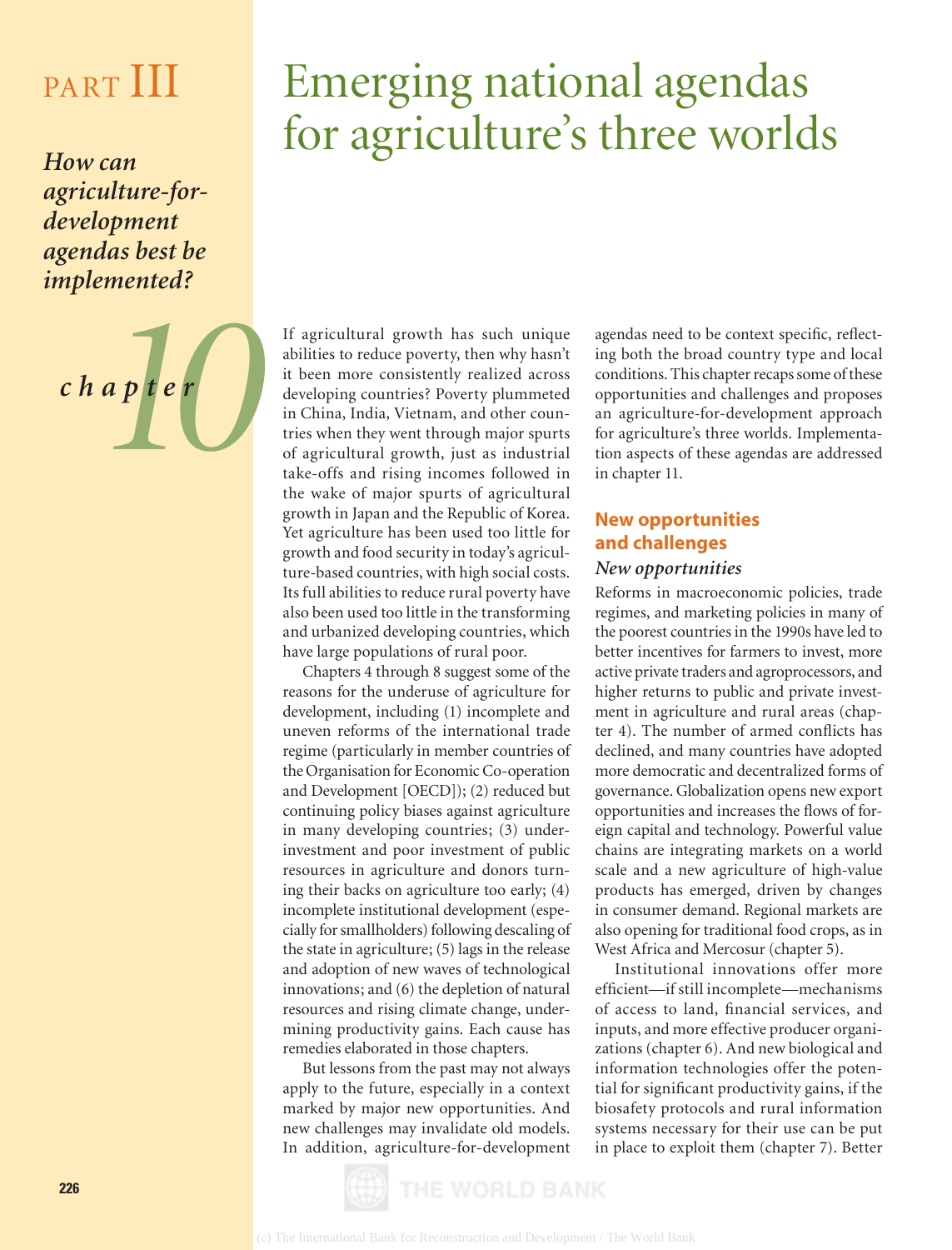approaches to natural resources management enhance sustainability and reduce external costs (chapter 8).

Even the poorest countries in Sub-Saharan Africa have had numerous local agricultural successes over the past several decades, with more after 1990 thanks to improvements in the macroeconomic environment.<sup>1</sup> Some governments in Sub-Saharan Africa, as well as China and India, have made agriculture a higher priority, promising to allocate more of their budgets to it. Donors have also stated their intentions to invest more in agriculture, and some are acting on their words. These new commitments are needed now to sustain and scale up the successes.

#### *New challenges*

Raising agricultural productivity to make agriculture better perform as an instrument for development will be difficult, particularly in some of the poorest countries where it is needed most. The long downward trend in international commodity prices jeopardizes the profitability of many production systems at current levels of productivity. With the closing of the land frontier across much of the developing world and continuing strong demographic pressures, gains in land productivity—and sustainable land management—will become fundamental. Rising energy prices challenge the future of agricultural intensification based on petroleum derivatives such as nitrogen fertilizer. In addition, the delivery of new waves of technological innovations may be delayed by underinvestment in research and development and lack of safeguards to guide the adoption of transgenics.

Changing climate and growing water scarcity will put a premium on efficient water use and resilient farming systems. Climate change will be most severe in some of the poorest countries that are least prepared to adapt. In these countries, water management is least developed and science least funded to generate new adaptive technologies.

Any future agricultural growth not only has to be doubly green (productive and environmentally friendly), it also has to enlist smallholders, especially women. This poses formidable challenges, with rising economies

of scale in linking to value chains, particularly supermarkets and high-value export markets. Agricultural growth has to provide good jobs for the landless and marginal farmers, but many innovations are labor saving and jobs remain seasonal and unskilled. It has to open investment opportunities in the rural nonfarm economy through a better investment climate, but it requires new skills for the rural poor to access them. And there is no illusion that improved policies, institutions, and investments in agriculture can reduce poverty by themselves. Comprehensive multisectoral approaches are required to coordinate the contributions of agriculture with investments in other sectors, raising complex issues of investment priorities, political tradeoffs in budgetary processes, and intersectoral coordination of implementation (chapter 11).

Addressing the political economy of agriculture-for-development agendas will continue to be difficult. A first political economy challenge is to give voice to profarming coalitions in the agriculture-based countries that can mobilize public support for smallholder-based agricultural growth. A second political economy challenge is to avoid the subsidy and protection traps in addressing rural-urban income disparities and poverty in the transforming and urbanized countries, by investing more in public goods and safety nets. New private actors can add voice and political support to improve agricultural incentives.

# **The proposed approach**

By applying lessons from the past and appreciating the new opportunities and new challenges, an agriculture-for-development approach emerges with several general features. It relies on such preconditions as sound macroeconomic fundamentals and sociopolitical stability. It is comprehensive in mobilizing many actors in the world of agriculture—smallholders and their organizations, agribusinesses, private entrepreneurs in value chains, the state with new roles and functions, and civil society—and in balancing multiple policy objectives (box 10.1). It is differentiated across country types and needs to be environmentally sustainable and feasible to implement.

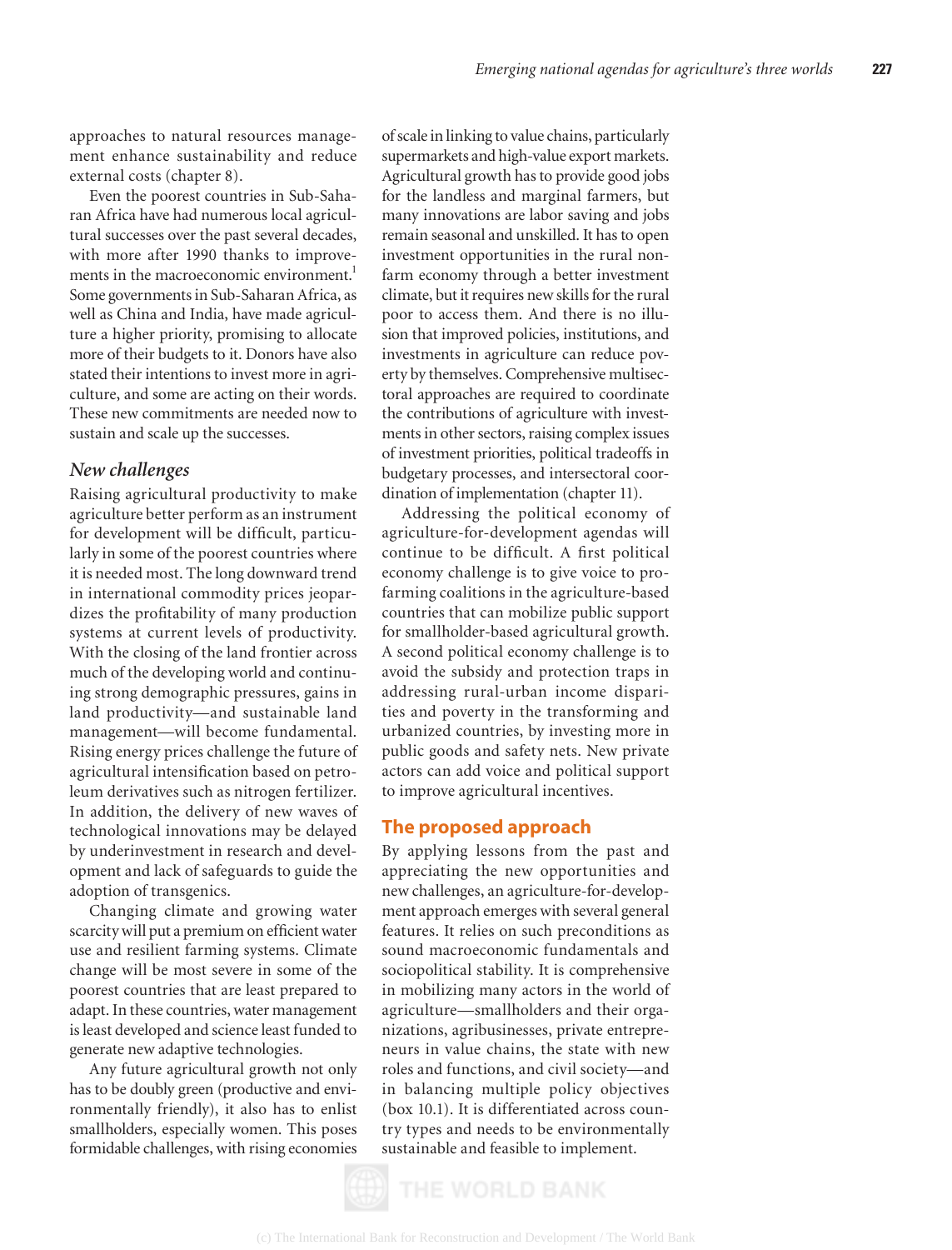*Preconditions.* Political and macroeconomic stability is necessary for agricultural growth, and without stability, few other parts of an agricultural agenda can be implemented—a premise increasingly realized in agriculture-based countries after the mid-1990s.

*Comprehensive.* Strategies should reflect four objectives in a "policy diamond" that set priorities in the agriculture-for-development agenda (box 10.1). The first is establishing efficient markets and value chains.

The second is accelerating smallholder entry to agricultural markets and raising smallholder innovativeness and competitiveness. The third is improving livelihoods and food security in subsistence agriculture and low-skilled rural occupations. The fourth is increasing employment and investment opportunities in the rural economy while enhancing skills to allow the rural poor to seize these opportunities or to successfully migrate. Together they drive the three pathways out of poverty—farming, rural employment, and migration.

**BOX 10.1** *Four policy objectives of the agriculture-for-development agenda form a policy diamond*

- 1. Improve market access and establish efficient *value chains.* Value chains link demand in agricultural markets to smallholder producers and create jobs along the links and in agriculture. Policy interventions to facilitate value-chain development include improving the overall investment climate and forming strategic public-private partnerships.
- 2. *Enhance smallholder competitiveness and facilitate market entry.* Smallholders can be competitive and a source of innovation with sufficient asset endowments and in favorable contexts that allow them to market a surplus. Policy interventions to enhance their competitiveness and profitability include trade reforms for greater market access, improved infrastructure, better technology, adequate financial services and inputs, and effective producer organizations to gain access to services, markets, and policy making.

Inducing a transition from subsistence to market requires increasing the access to assets for smallholder households, particularly to land, entrepreneurial skills, and social capital. It also requires infrastructure to open up regions with agricultural potential but poor market access, and mechanisms to manage risk.

3. *Improve livelihoods in subsistence agriculture and low-skilled rural occupations.* Livelihoods of subsistence farmers can be improved in four ways. First is by increasing land productivity (for higher yields in small plots) and labor productivity (to raise farm labor incomes and free labor for off-farm employment). Second is increasing the resilience of farming systems to reduce risk and food insecurity, especially through better natural resource management. Third is improving the nutritional value of foods produced for home consumption. Fourth is diversifying income in agricultural labor markets and



Source: WDR 2008 team.

the rural nonfarm economy to access cash income and reduce vulnerability. Improving the livelihoods of subsistence smallholders and unskilled laborers often also requires food aid, cash transfers, and pensions for the aged. These improvements require massive investments in human capital for the next generation to avoid intergenerational transfers of poverty associated with dismally low education levels in rural areas.

4. *Increase employment opportunities in rural labor markets and enhance skills.* On the supply side of the labor market, new skills are important to gain access to the more

remunerative sources of employment. On the demand side, investment and employment opportunities for skilled labor can be enhanced in the rural nonfarm sector through a better investment climate and territorial development—and in agriculture through employment in technically demanding tasks, particularly in high-value activities. Skilled labor also has a greater likelihood of being pulled into successful migration. Preparing people to migrate out of agriculture is the flipside of the economy's structural transformation as agriculture grows.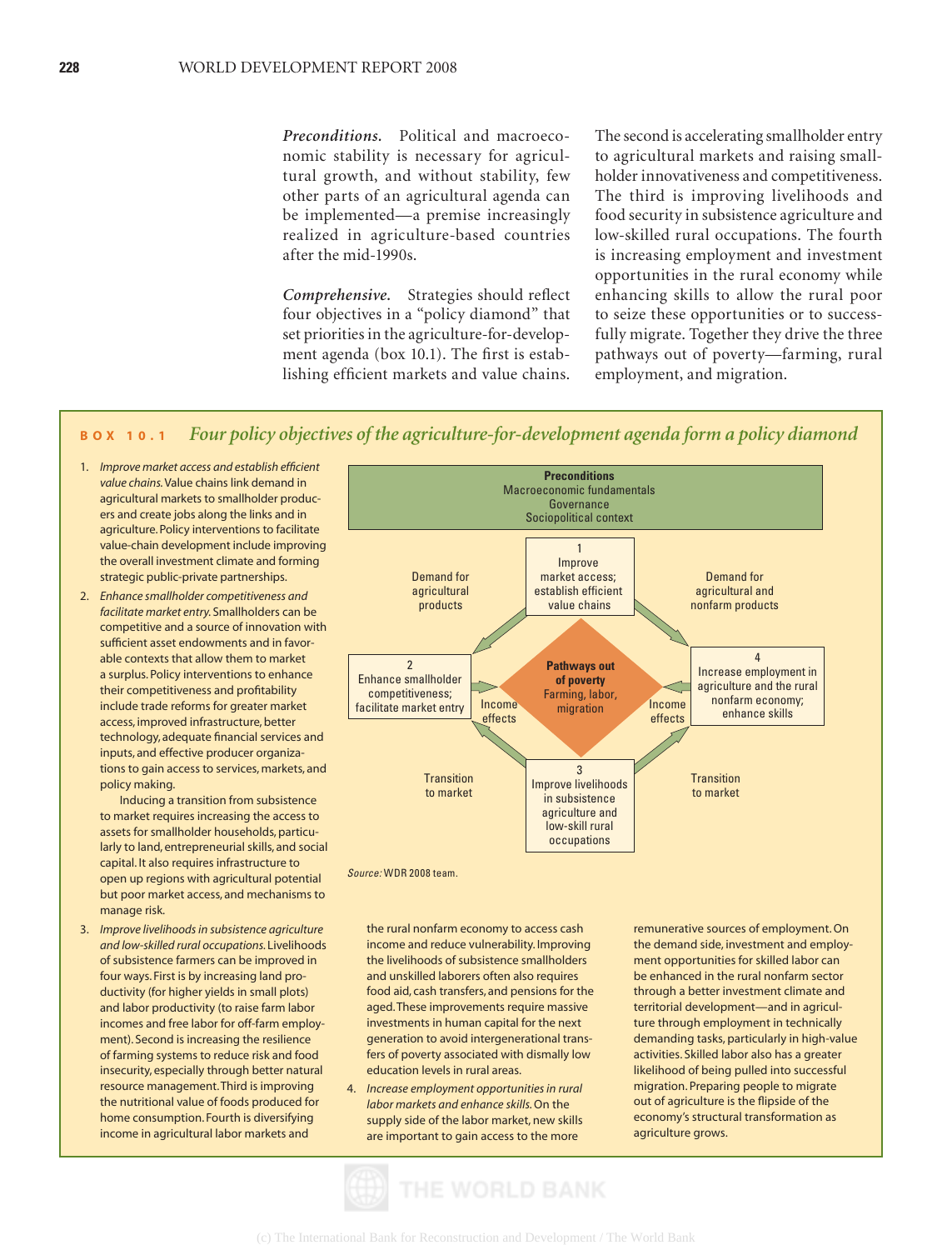*Differentiated.* Agriculture-for-development agendas differ for the agriculturebased, transforming, and urbanized economies. In agriculture-based countries, the overall goal is accelerating growth, reducing poverty, and providing food security. In transforming countries, it is reducing rural-urban income disparities and extreme rural poverty. In urbanized countries, it is linking smallholders to the new domestic food markets—supermarkets in particular—and creating remunerative jobs. Structural conditions also differ for each country type

*Sustainable.* With development and environmental protection inextricably linked, agenda design and implementation need to ensure environmental sustainability. Production incentives, institutions, and technologies need to be aligned to better natural resource management and enhance the provision of environmental services.

*Feasible.* Policies and programs will not be implemented or have significant impacts if they are not politically feasible, if administrative capacity to implement is weak, and if financial resources are inadequate.

Although the three worlds of agriculture provide a broad typology of countries, they also hide considerable diversity among the countries in each world. The agriculturefor-development agendas therefore must be adjusted to be country specific.

# **Agriculture-based countries accelerating growth, poverty reduction, and food security**

Sub-Saharan African countries account for 89 percent of the rural population in agriculture-based countries, so they are the focus in this subsection. Aided by improved macroeconomic and sectoral policies and higher commodity prices, real agricultural GDP growth in Sub-Saharan Africa has accelerated from 2.3 percent per year in the 1980s, to 3.3 percent in the 1990s, and to 3.8 percent per year between 2000 and 2005. Rural poverty has started to decline in 10 of 13 countries analyzed over the 1990–2005

period (see table 2 in the Selected World Development Indicators at the back of the book). Faster growth and sustained poverty reduction in many countries are now achievable but will require commitment and resources.

Agriculture is critical to household food security in Sub-Saharan Africa, mainly through poverty reduction. But food markets poorly serve millions of smallholders, especially in remote areas with weak infrastructure, so these areas must rely on their own production for food security. Many countries face foreign exchange shortages and high transport costs that limit the scope for imports to meet their food needs (see focus C). Food production is central to food security in these countries.

The overall goal for agriculture-based countries of Sub-Saharan Africa is to secure sustained agricultural growth, reduce poverty, and improve food security. This goal is reflected in the Comprehensive Africa Agricultural Development Program (CAADP) (box 10.2) of the New Partnership for Africa's Development (NEPAD). The emerging agenda to achieve the overall goal, as articulated below, can provide a useful basis for the country assessments proposed under CAADP.

# *Structural features of agriculturebased countries*

Specific structural features of agriculturebased countries must be considered in designing the agenda to achieve the overall growth, poverty reduction, and food security goals. However, the diversity across Sub-Saharan African countries and across regions within countries is huge in terms of size, agricultural potential, transport links, reliance on natural resources, and state capacity.

*Diverse local conditions.* The path to productivity growth in Sub-Saharan Africa will differ considerably from that of Asia (chapter 2). Diverse agroecologies produce a wide range of farming systems. Eight crops—maize, rice, wheat, millet, sorghum, cassava, yams, and bananas/plantains—are major food staples in Africa, compared

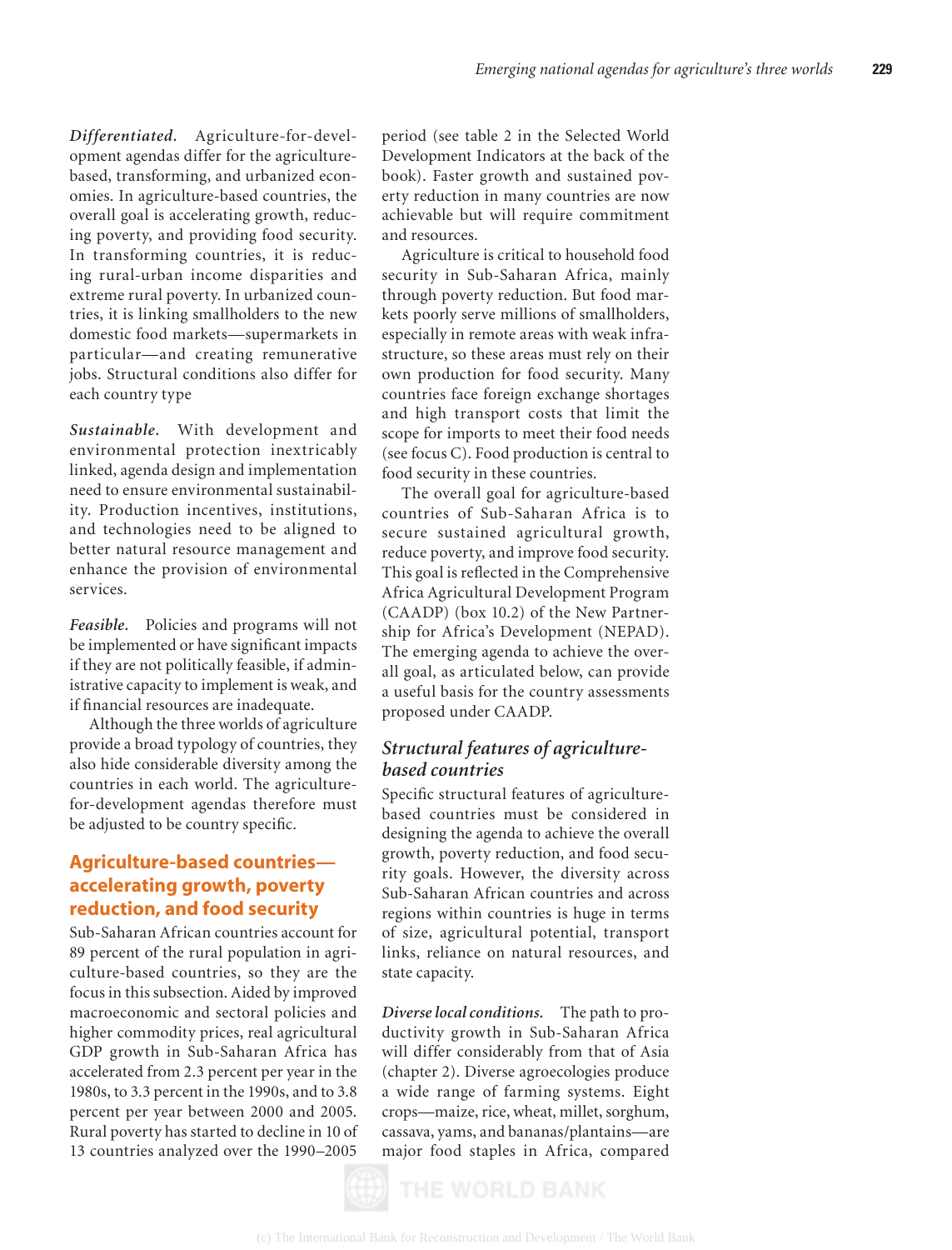# **BOX 10.2** *Comprehensive Africa Agricultural Development Program*

The CAADP developed by the African Union through its NEPAD initiative aims to help African countries reach a higher path of economic growth through agricultural-led development that eliminates hunger, reduces poverty and food insecurity, and enables expansion of exports. CAADP provides a common framework (rather than a set of supranational programs) reflected in the key principles and targets defined and set by the Africa Heads of State and Governments, in order to (i) guide country strategies and investment programs, (ii) allow regional peer learning and review, and (iii) facilitate greater alignment and harmonization of development efforts.

The main principles and targets that define the CAADP framework are the following:

- agriculture-led growth as a main strategy to achieve the Millennium Development Goal of poverty reduction
- a 6-percent average annual agricultural growth rate at the national level
- an allocation of 10 percent of national budgets to the agricultural sector (compared with the current 4 percent)
- use of regional complementarities and cooperation to boost growth
- policy efficiency, dialogue, review, and accountability—principles shared by all NEPAD programs
- partnerships and alliances to include farmers, agribusiness, and civil society communities

• implementation by individual countries, coordination by regional economic communities, and facilitation by the NEPAD secretariat

Consistent with the NEPAD principles of ownership and accountability, the CAADP process at the country level is initiated on a demand-driven basis, through consultation with regional economic communities and their member countries. It is a three-part process:

- A country assessment of progress and performance toward CAADP targets and principles is completed. The assessment includes identifying the gaps in alignment of policies, strategies, and investments, including development assistance, to the growth and spending targets.
- A country CAADP compact is established that includes needed actions and commitments by national governments, the private sector, the farming community, and development partners active in the country to close the gaps identified in the country assessment. The compact guides country policy and investment responses to meet the 6-percent agricultural growth targets, the planning of development assistance to support country efforts, and the publicprivate partnerships as well as business-tobusiness alliances to raise and sustain the necessary investments in the agribusiness and farming sectors.

• Policy dialogue and review arrangements are set up to monitor commitments and progress, including institutional arrangements for coordination and review, and mechanisms and capacities to facilitate the transition to evidence-based and outcome-oriented policy planning and implementation.

The shared CAADP framework around common principles and targets can help stimulate and broaden performance benchmarking, mutual learning, and harmonization of country development efforts.

Currently, two of the main regional economic communities—the Common Market for Eastern and Southern Africa (COMESA) and the Economic Community of West African States (ECOWAS), which together cover about 40 African countries—have taken strong leadership and ownership of the agenda and are now working with their member states on accelerating its implementation. About a dozen countries in the two regions are preparing for country roundtable discussion following the three-part process described above. The process is expected to be completed in the two regions by the end of 2008.

*Source:* NEPAD secretariat 2005, 2006.

with just two staples in Asia during its green revolution-rice and wheat.<sup>2</sup> Moreover, livestock are important in most farming systems. Heterogeneity complicates the scientific task of discovery of new technologies, but also offers scope for a wide range of innovations.

Sub-Saharan agriculture depends overwhelmingly on the timing and quantity of rain. Only 4 percent of the arable land is irrigated, less than a fourth that of India at the dawn of its green revolution in the early 1960s. Dependence on rain not only increases heterogeneity of farming systems, but also increases the vulnerability to weather shocks and limits the ability to exploit known yieldenhancing technologies. Although present farming systems are largely rain fed, the continent has significant potential for storage of water and better water management. fa

*Small and landlocked countries.* The majority of the agriculture-based countries in Sub-Saharan Africa are small, making it difficult for them to achieve scale economies in research, training, and policy design. Small countries imply small markets, unless regional markets are better integrated. Nearly 40 percent of Africa's population lives in landlocked countries, in contrast to only 12 percent in other parts of the developing world.<sup>3</sup> Landlocked countries face transport costs that, on average, are 50 percent higher than in the typical coastal country.4 Transport costs accounted for about one-third of the farmgate price of fertilizers in Malawi, Zambia, and Nigeria (chapter 6). High transport costs also make many staples imperfectly tradable, increasing price fluctuations and related risks to farmers, marketing agents, and consumers.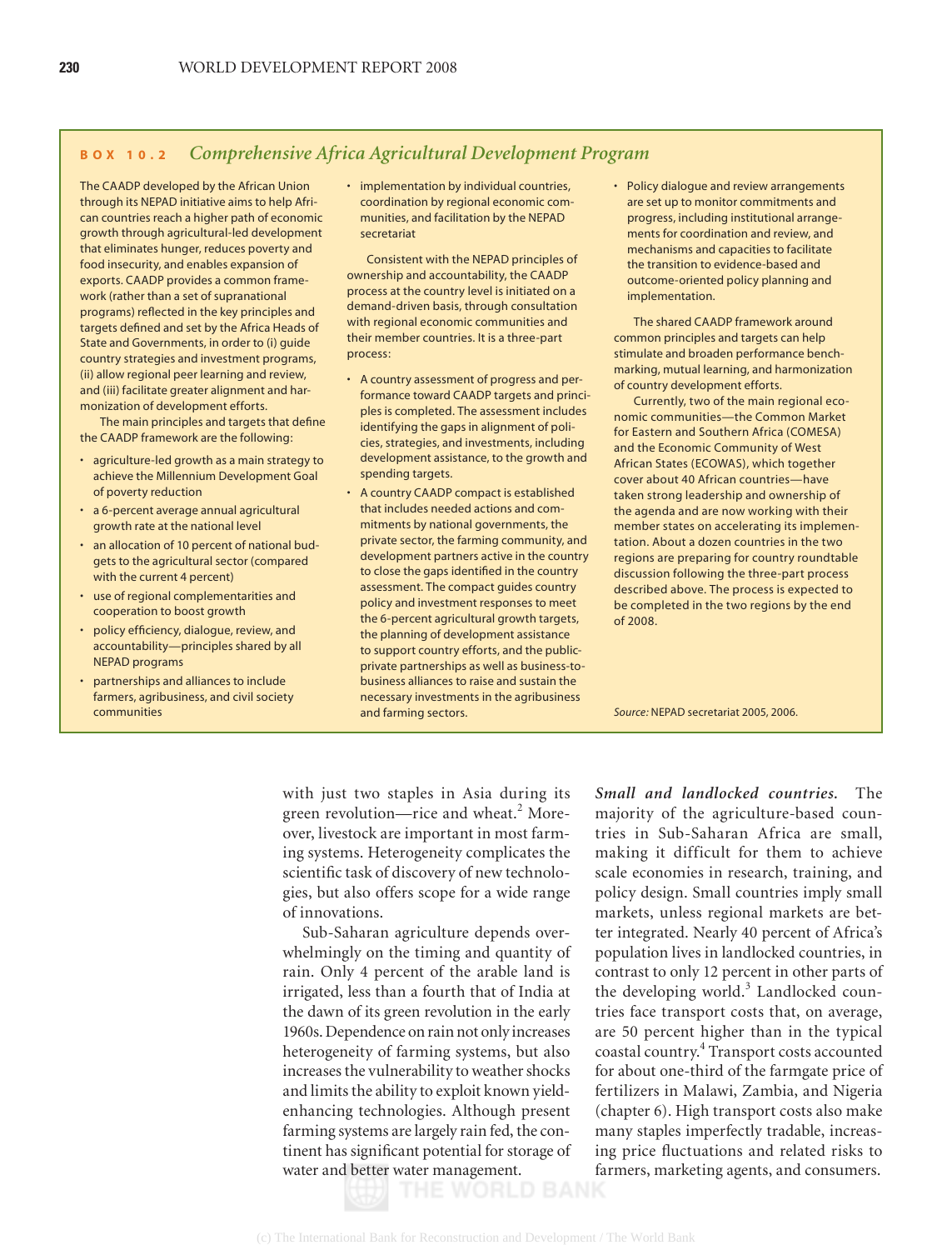*Conflict and postconflict.* More than half the world's conflicts in 1999 occurred in Sub-Saharan Africa.<sup>5</sup> While the number of conflicts has declined in recent years, the negative impacts on growth and poverty are still significant.<sup>6</sup> Many of the countries in conflict have a rich agricultural resource base, and reduced conflict offers scope for rapid growth. For example, in Mozambique in the 10 years following its civil war, per capita income increased 70 percent, compared with 4 percent in the previous decade, and agricultural value added increased 60 percent.<sup>7</sup>

*Low population density.* Vast distances and low population densities in many countries in Sub-Saharan Africa make trade, infrastructure, and service provision costly. These factors retard agricultural development directly by increasing transportation costs, inhibiting technology adoption, raising the costs of agricultural and social services, and slowing the emergence of competitive product, factor, and credit markets.<sup>8</sup> Conversely, areas of low population density with good agricultural potential represent untapped reserves for continued expansion of area, highlighting priority for good land policy and investment in infrastructure.

*Human resources.* The human capital base of African universities and the agricultural profession, more generally, is aging as a result of the decline in support for training over the past 20 years. The HIV/AIDS epidemic is further weakening capacity of professional staff and farmers (see focus H). In contrast, major accomplishments in rural primary education are ensuring a future generation of literate and numerate African smallholders and nonfarm entrepreneurs.

# *An agenda for agriculturebased countries*

Harnessing agriculture's potential contribution to African development will require success in two priority areas: improving smallholder competitiveness in high- and medium-potential areas, where returns to investment are highest; and selecting investments in agricultural technologies and



Source: WDR 2008 team.

Note: The number of diamonds indicates the relative priority for policy attention, assigning 10 points across objectives.

natural resource management to improve livelihoods, food security, and environmental resilience in remote and risky environments (figure 10.1). A balanced approach of transfers and investments for productivity growth is needed to achieve both national and household food security. Prerequisites to success are macroeconomic stability and peace. A continued effort will be needed to consolidate, deepen, and sustain the macroeconomic and sector policy reforms. The objectives are as follows:

- Improve access to markets and develop modern market chains.
- Achieve a large-scale and sustainable smallholder-based productivity revolution for African agriculture, with emphasis on helping subsistence farmers enter the market and fostering sustainable resource management.
- Achieve food security and improve livelihoods for those who remain as subsistence farmers, including improving the resilience of farming systems to climate change.
- Capitalize on agricultural growth to develop the rural nonfarm sector.

*Building markets and value chains.* Given the spatial diversity of African agriculture, the commodity focus of faster growth will vary substantially by agroecological zone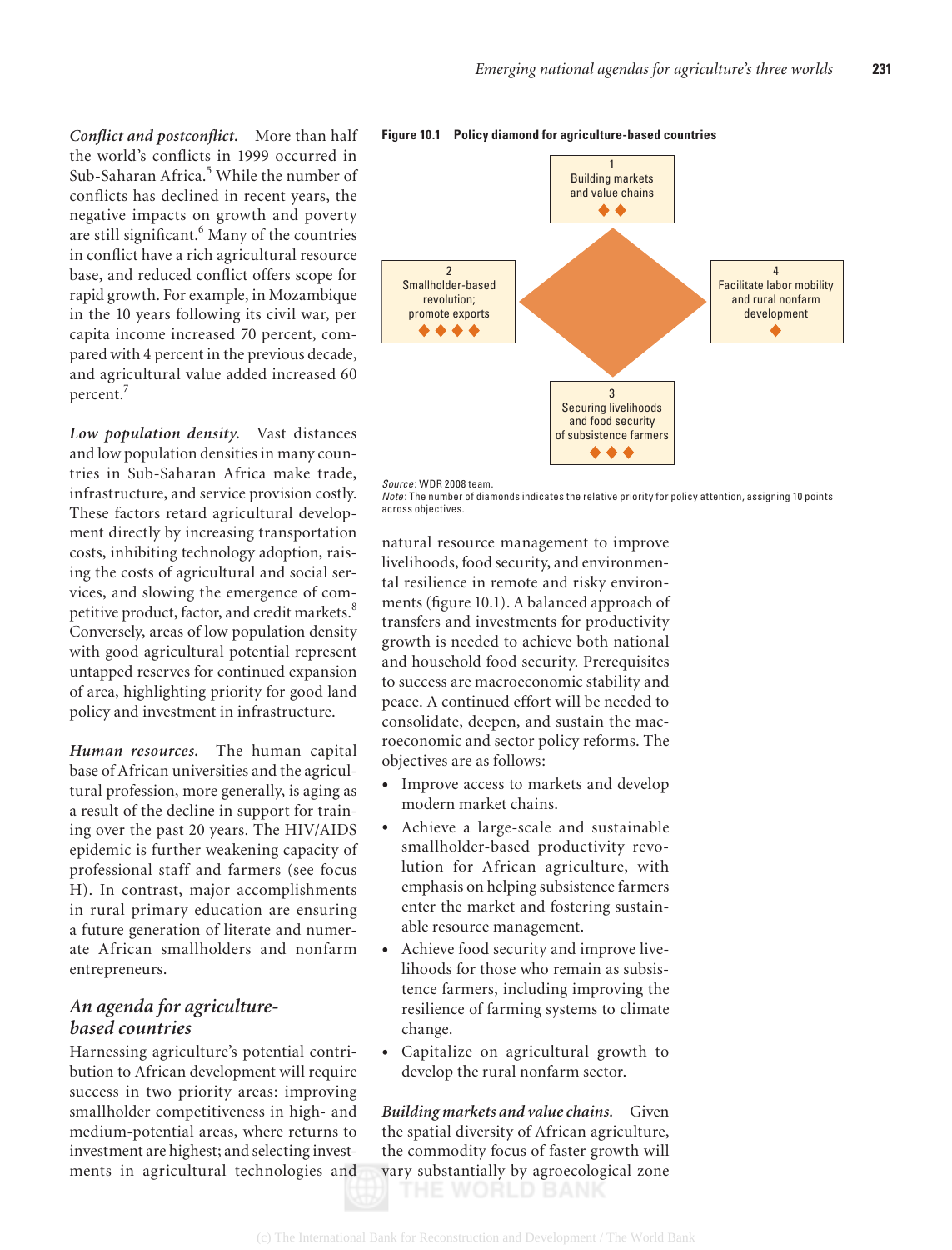and ease of access to markets. The strategy needs to balance food staples, traditional bulk exports, and higher-value products, including livestock, with different groups of smallholders likely participating in each. Growth must derive fundamentally from enhanced capacity of farmers to understand where their best opportunities lie, rather than through centralized prescriptions or standardized solutions. Staple crops dominate current production, and they will continue to do so in the near future to meet growing demand. Nontraditional exports, even if they grow quickly, will have only a small impact on aggregate agricultural growth and employment because their share in the agricultural economy is still modest.<sup>9</sup> Both nontraditional and traditional exports are important, as are regional export markets for food staples and livestock. In all cases, the efficiency of value chains can be improved substantially.

Agricultural growth will be secured and sustained only if markets work better, and this can be achieved through innovative public-private partnerships to develop market chains that exploit new market opportunities (chapters 5, 6, and 7). Progress in reforming product markets in Africa was significant in the 1990s, and continuing progress is needed to build on those gains, particularly in facilitating regional trade. In many countries, better functioning input markets are needed at least as much as expanding product markets to increase agricultural productivity (chapter 6). Strengthening markets requires "hard" (physical) investments in infrastructure, with particular attention to roads and communications, and "soft" (institutional) investments for regulation, risk management, extension, market information, and performing producer organizations.

Markets will not work without addressing the massive infrastructure deficit. Rural roads to link farmers to towns are the first priority, particularly to facilitate market entry of smallholders in areas of good agricultural potential. Regional market integration also demands coordinated infrastructural development across countries and effective trader associations that can circulate information about markets and combat corruption in transport and customs.

Various risks—unpredictable public policies, high transaction costs, and vagaries of weather—increase price volatility in thin markets. Better market information and marketing extension programs can mitigate these risks, and additional tools, such as hedging instruments and options, are being piloted for organized smallholders in a few countries. Many countries subject to frequent climatic shocks manage public grain reserves to reduce price instability—with very mixed success. Safeguards are needed to ensure that the operations of food reserve agencies do not destabilize markets—including arm's length "central bank" type autonomy, strict rule-based market operations, and contracting operations to the private sector. But the high risk of price volatility remains for both farmers and consumers in many agriculture-based countries. Effective safety nets are fundamental until incomes rise or market performance improves.

*A smallholder-based productivity revolution in agriculture.* Large gaps between current yields and what can be economically achieved with better support services, especially in high-potential areas (chapter 2), provide optimism that the ambitious growth targets can be met. Accelerating adoption requires improved incentives, investments in agricultural research and extension systems, access to financial services, "market smart" subsidies to stimulate input markets, and better mechanisms for risk management (chapters 6 and 7).

Both the technologies and design of institutional support services will require decentralized approaches to address the heterogeneity of rainfed agricultural systems. The need to adapt technologies and services to local conditions and to build several support services simultaneously implies a different approach from the one applied during the green revolution in South Asia. In Uganda, decentralized farmer-driven extension with a strong market orientation is improving adoption rates. The need for decentralization extends beyond agricultural services, however, as more vibrant rural areas must be served by more competent and better financed local governments with greater participation of civil society organizations.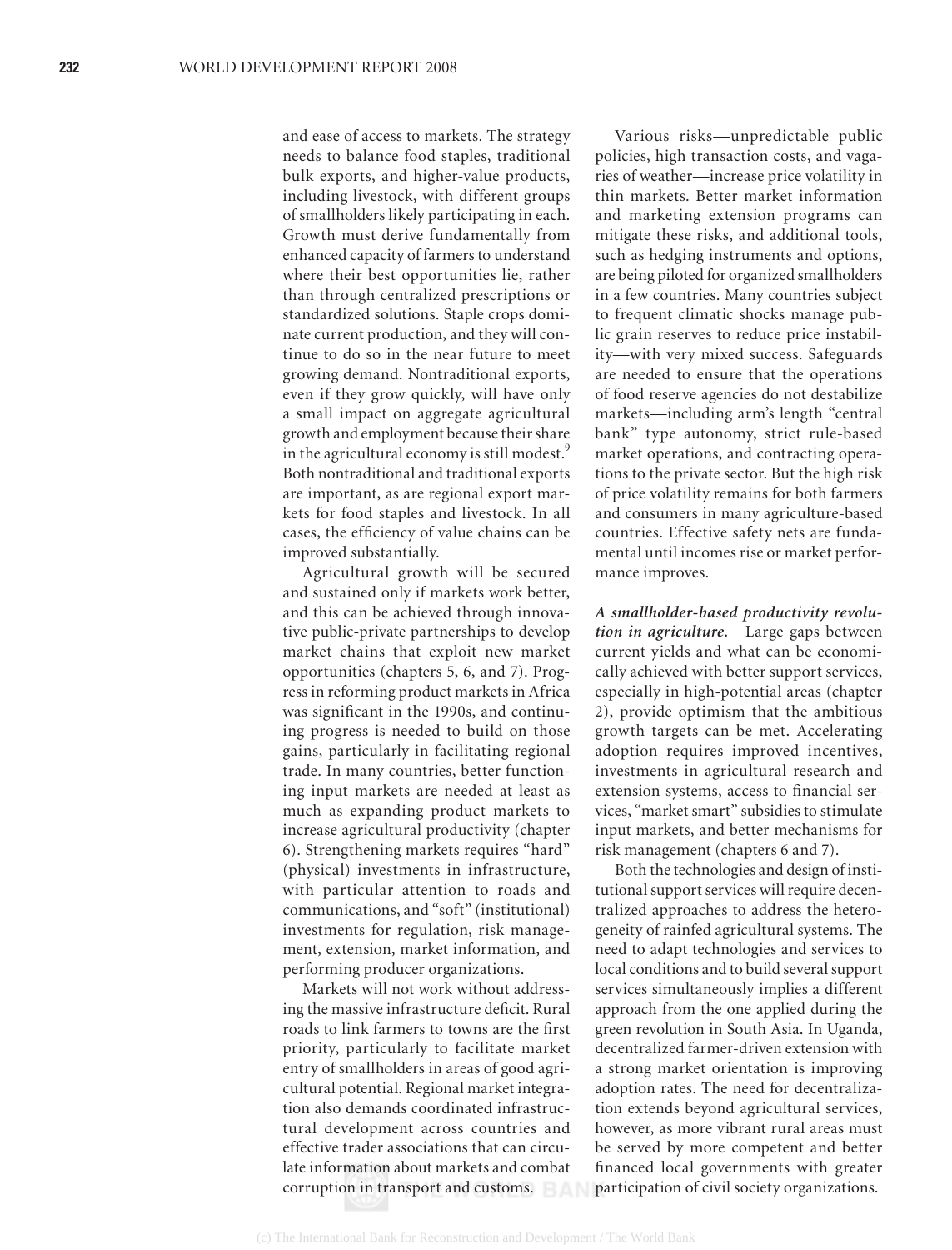Higher productivity is not possible without urgent attention to better soil and water management. Sub-Saharan Africa must replace the soil nutrients it has mined for decades. African farmers apply less than 10 kilograms of fertilizer per hectare, compared with more than 100 kilograms in South Asia. Programs to develop efficient fertilizer markets, and agroforestry systems to replenish soil fertility through legumes, need to be scaled up (chapters 6, 7 and 8). Liberalization of fertilizer markets has resulted in notable expansion of fertilizer use by smallholders in Kenya, and agroforestry in Zambia has improved soil conservation and yields.

Past investments in irrigation in Sub-Saharan Africa used technologies that were expensive and hard to maintain and that depended heavily on management by the public sector. Today, new approaches offer better prospects. Lower-cost small-scale irrigation and cost-effective larger schemes are already expanding the irrigated area, and more can be expected in the future (chapter 8). Examples include the institutional reforms for large-scale irrigation management in Mali, which significantly increased incomes of rice and vegetable farmers, and Nigeria's fadama schemes, based on small-scale technologies.<sup>10</sup> Effective water management in rainfed systems can also be achieved and needs greater emphasis.

The stagnation of investment in agricultural research and advisory services must be reversed to produce better and more widely adapted technologies (chapter 7). Recent examples of technology generation, including the cassava varieties in East Africa resistant to mosaic virus, droughttolerant maize in southern Africa, and New Rice for Africa (NERICA) have significant payoffs. More investment in research must be coupled with continuing reforms of agricultural research and extension systems, replacement of the cohort of agricultural scientists now retiring, and stronger partnerships with producer organizations and the private sector. International and regional research efforts, such as through the CGIAR and the Forum for Agricultural Research in Africa, are also becoming more important. Competitive funding for innovation along the value chain is one way to ensure that technology is closely linked to market demands and services.

*Expanding agricultural exports.* Food staples will form the basis of a smallholder revolution in most cases, but Sub-Saharan Africa has considerable potential to expand exports to international markets. Both OECD and African governments have to do more to promote agricultural export growth. Trade barriers in industrial countries continue to impose high costs on African farmers for key export crops such as cotton (chapter 4) and processed foods. African countries continue to tax agricultural exports—and where export markets have been liberalized, incomes generally improved (for example, cotton in Zambia and coffee in Uganda). These liberalized markets require a new role for government, particularly facilitating access to technology to improve productivity and ensuring fair and efficient operations in the marketing system.

Regional markets offer excellent prospects for growth. Cross-border trade barriers need to be reduced so that African producers and consumers can benefit from participating in larger markets. Consider Tradenet, an association of grain traders in West Africa that uses innovative information technologies to share price information and facilitate cross-border trade among its members (chapter 5).

High-value, labor-intensive horticultural and livestock products for external, domestic, and regional markets offer strong growth opportunities. But the marketing and coordination problems for these more perishable and quality-sensitive products have to be overcome. Smallholder participation in this growth will depend on collective action, as was the case for premium coffee for export in Rwanda and dairy for local markets in Kenya. In other instances, such as green bean exports from Senegal, medium-scale farms may be better placed to capture economies of scale in marketing, and the labor market is the main vehicle through which productivity gains are translated into rural poverty reduction. Yet, insufficient attention has been given to the performance of rural labor markets.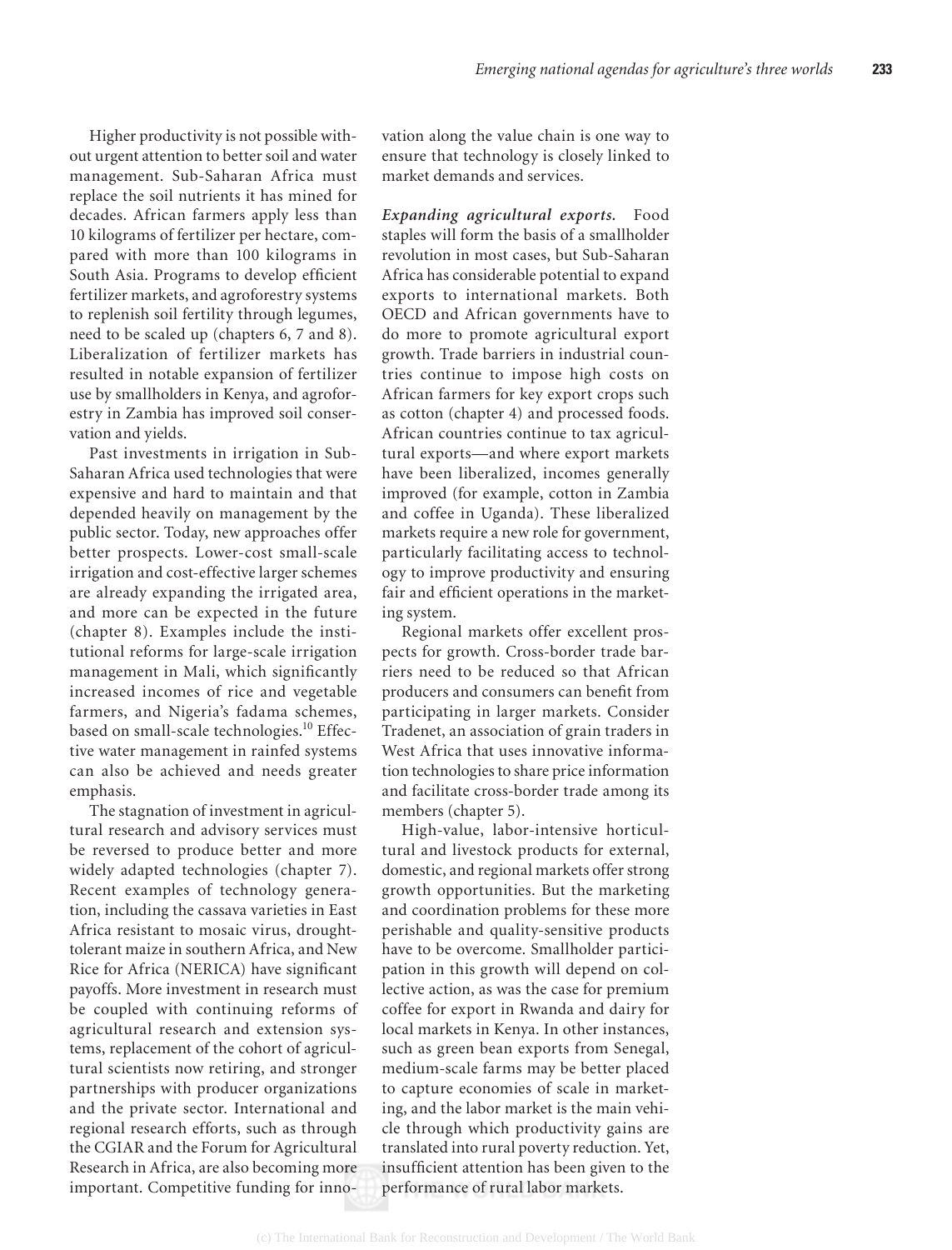*Securing the livelihood and food security of subsistence farmers.* Not all smallholders will be able to farm their way out of poverty. For those with limited access to resources and market opportunities, improving productivity in subsistence agriculture can allow them to secure their food consumption and health and eventually move into market-oriented farming or other, more remunerative jobs. In the interim, their greatest needs are for yield-stabilizing technologies, such as disease-resistant varieties, that require few purchased inputs (chapter 7); resilient farming systems, based on practices such as water harvesting, to reduce their risks; and better access to small livestock and off-farm employment.

Sustainable land and water management is important to improve productivity and reduce production risks. Small-scale technologies (treadle pumps) and better soil and water management techniques (water harvesting, agroforestry, and tied ridges) are being extensively adopted in some areas. New ways to manage risks also show some promise. Weather-based index insurance can reduce risks and cover loans to finance new technologies—now being explored in Malawi. Ensuring competition and costcutting technical and institutional change in the food marketing system can also ensure lower and more stable food prices, which are especially important for subsistence households, many of which are net food buyers.

*Beyond agriculture through labor mobility and rural nonfarm development.* Greater geographic labor mobility and improvements in skills of younger generations are central to reducing rural poverty. Because of HIV/AIDS and malaria, better health care and education must be an integral part of a broader set of safety nets that protect the assets of the poor and near-poor from drought, disease, and the death of a family member (chapter 9). The Food for Education programs in the Sahel, which offer incentives for families to keep their children in school during droughts, are examples.<sup>11</sup>

Successful agricultural growth spills over to the nonfarm economy, with increased demand for products of rural nonfarm industries, especially agricultural processing and value-adding activities. Rural investment climates that are sufficiently attractive to draw in capital from remittances and locally generated savings magnify these spillovers and create much needed employment.

In addition to policy and institutional reforms, the above agenda requires significantly higher levels of investment. Public spending on agriculture in agriculturebased countries is currently less than half that in transforming and urbanized countries as a share of agricultural GDP (chapter 1), and less than half the NEPAD target of 10 percent of national budgets. While efficiency gains can be made in current spending, higher levels of spending are needed, including from donors. In addition, much of the investment needs will have to come from rural savings and private sector investment, with the investment climate an important determining factor.

# **Transforming countries reducing rural-urban income gaps and rural poverty**

Transforming countries by far make up the largest portion of the agricultural world, with a rural population of 2.2 billion people and massive rural poverty (about 600 million rural people below the \$1-a-day poverty line, half the world total). This world comprises 98 percent of the rural population in South Asia, 96 percent in East Asia and the Pacific, and 92 percent in the Middle East and North Africa. An overwhelming 81 percent of the poor in these countries live in rural areas.

Transforming countries have been the fastest growing, with gross domestic product (GDP) growth exceeding 6 percent a year since 1990, and with China, India, and Vietnam recently growing at more than 8 percent. Growth has, however, been led by the manufacturing and service sectors. Agricultural growth slowed to 2.9 percent a year in 1993–2005, following the green revolution– induced growth in the 1970s and 1980s of 3.3 percent. Agriculture accounted for only 7 percent of total GDP growth in 1993–2005.

Slower growth in the agriculture sector, a rapidly growing nonagricultural sector, and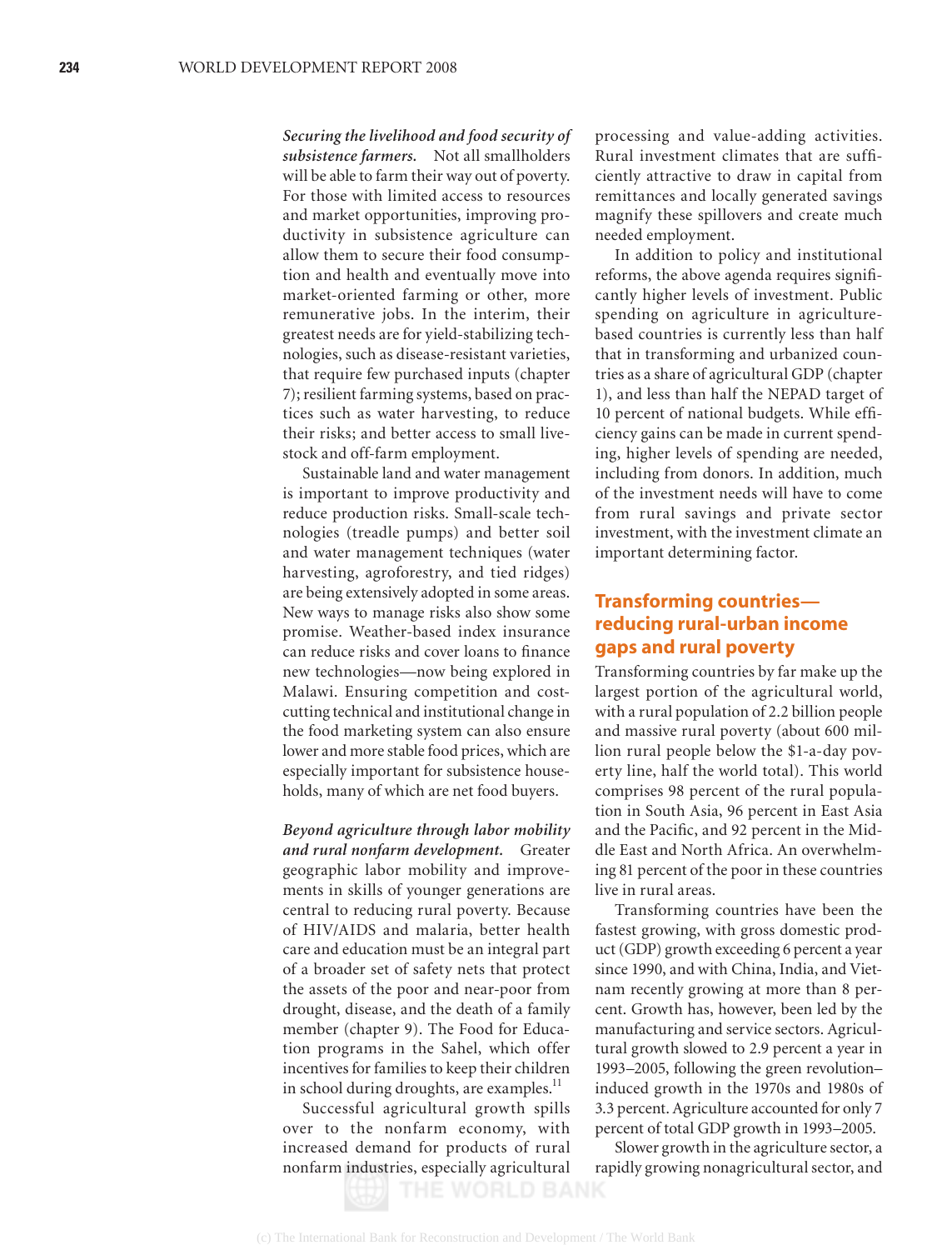labor markets strongly segmented by labor skills have widened rural-urban income gaps, adding political pressure to invest in agriculture and rural development.

Rapid growth of urban incomes and demand for high-value products provides the major driver for faster agricultural growth and poverty reduction in these countries, although sustainable productivity growth in food staples requires continued attention. Markets for higher-value products are growing rapidly—6 percent a year for horticulture in India, for example. Many of these markets have substantial potential for further expansion. Per capita consumption of vegetables is still only 33 kilograms per year in India, compared with 66 in China and 76 in Japan. Livestock products and aquaculture also will continue to grow rapidly. Countries in this group could do much more to tap expanding global markets, capitalizing on the winning combination of technological sophistication and cheap labor. The Middle East and North

Africa has a natural geographic advantage in these markets, and agricultural exports have grown at 4.4 percent a year since 1993.

The overall goal of agriculture for development in the transforming countries is to reduce massive rural poverty and narrow rural-urban income disparities.

# *Structural features of transforming countries*

Specific structural features must be considered in designing the agriculture-for-development agenda for these countries, which also display wide diversity in country and region-specific features (box 10.3).

#### *Demographic pressures and declining farm*

*sizes.* In Asia, the average farm size is already quite small—in Bangladesh, China, and delta areas of Vietnam, the average farm size is a mere 0.4–0.5 hectares (chapter 3). In South Asia, this decline will continue because the rural population is growing at 1.5 percent a year and is not expected

#### **BOX 10.3** *Middle East and North Africa—agriculture for jobs and as a safety net*

The Middle East and North Africa (MENA) exemplifies how agriculture remains a major employer, still disproportionately so relative to its share in the economy. Between 1993 and 2003, while agriculture's share of GDP remained at 14 percent, its share of employment fell from 34 percent to 28 percent. In absolute terms, however, the agricultural labor force continued to grow at 1.2 percent per year.

A growing rural population means declining per capita land availability. In some countries, the scope for improving land productivity is limited, so most increases in per capita farm income will have to come from labor leaving agriculture. Tunisia's land productivity is only 40 percent lower than Spain's, while its landlabor ratio is 70 percent lower.

Agriculture is the employer of last resort for those with the least human capital and mobility: the aged, the less educated, and women. In Tunisia, in 1995, the average farmer was 53 years old, and 88 percent had not gone beyond primary education. In the Arab Republic of Egypt, males are most likely to farm when employment in other sectors is hardest to find, that is, during young adulthood (ages 15 to 24) and after age 55.

Agricultural employment is also a livelihood for households affected by conflict. The first Gulf War reduced Iraq's oil output by 95 percent and its nonoil output by 72 percent, whereas agricultural output fell by only 18 percent. According to data from Bir Zeit University, the percentage of the West Bank and Gaza population engaged in part-time farming rose from 16.8 percent to 32.6 percent at the onset of the second intifada.

Agriculture's safety-net function attracts high levels of state support, but this tends to be directed at protection and subsidies instead of productivity growth and new sources of income. Of 12 MENA countries,<sup>12</sup> 11 provide agriculture with trade protection, 11 with domestic price support, 9 with subsidized credit, and 9 with energy subsidies. These policies distort cropping choices and benefit big landowners the most. In Egypt, for example, only 9.7 percent of water subsidies reach the poorest quarter of households.

Agriculture uses 80 percent of MENA's scarce water at a time of concern about water's availability for cities and industry. Much is used to irrigate cereals, for which the return per cubic meter is a tenth of that for higher-value crops such as vegetables. Of Egypt's 3.4 million irrigated hectares, 1.9 million are in wheat and rice. Energy subsidies, price supports, and trade protection all encourage uneconomical water use.

Closeness to the European Union (EU) and Gulf markets creates opportunities for highvalue fruit and vegetable exports. Gazan peppers sell for NIS 2.0 a kilo in Gaza but would fetch NIS 5.5 a kilo from wholesalers exporting to the EU. Meanwhile, prices declined at home for lack of integration into international markets: tomatoes' real price fell 29 percent over 1993–2003 across the region. $13$ 

The challenge facing governments is to support the dual role of agriculture as a source of jobs and as a safety net by the following:

- Putting in place a new generation of rural income support programs that target the vulnerable
- Supporting quality-oriented supply chains to penetrate high-value markets, underpinned by private marketing and public rural infrastructure
- Removing market distortions that discourage high-value cropping and induce unproductive water use
- Giving rural youth access to the skills to earn decent livelihoods outside farming

*Sources:* Assad, El-Hamidi, and Ahmed 2000; FAO 2004a, FAO 2006a, FAO 2007a; Mirza 2004; Shetty 2006; World Bank 2006b, World Bank 2006w, World Bank 2005h.

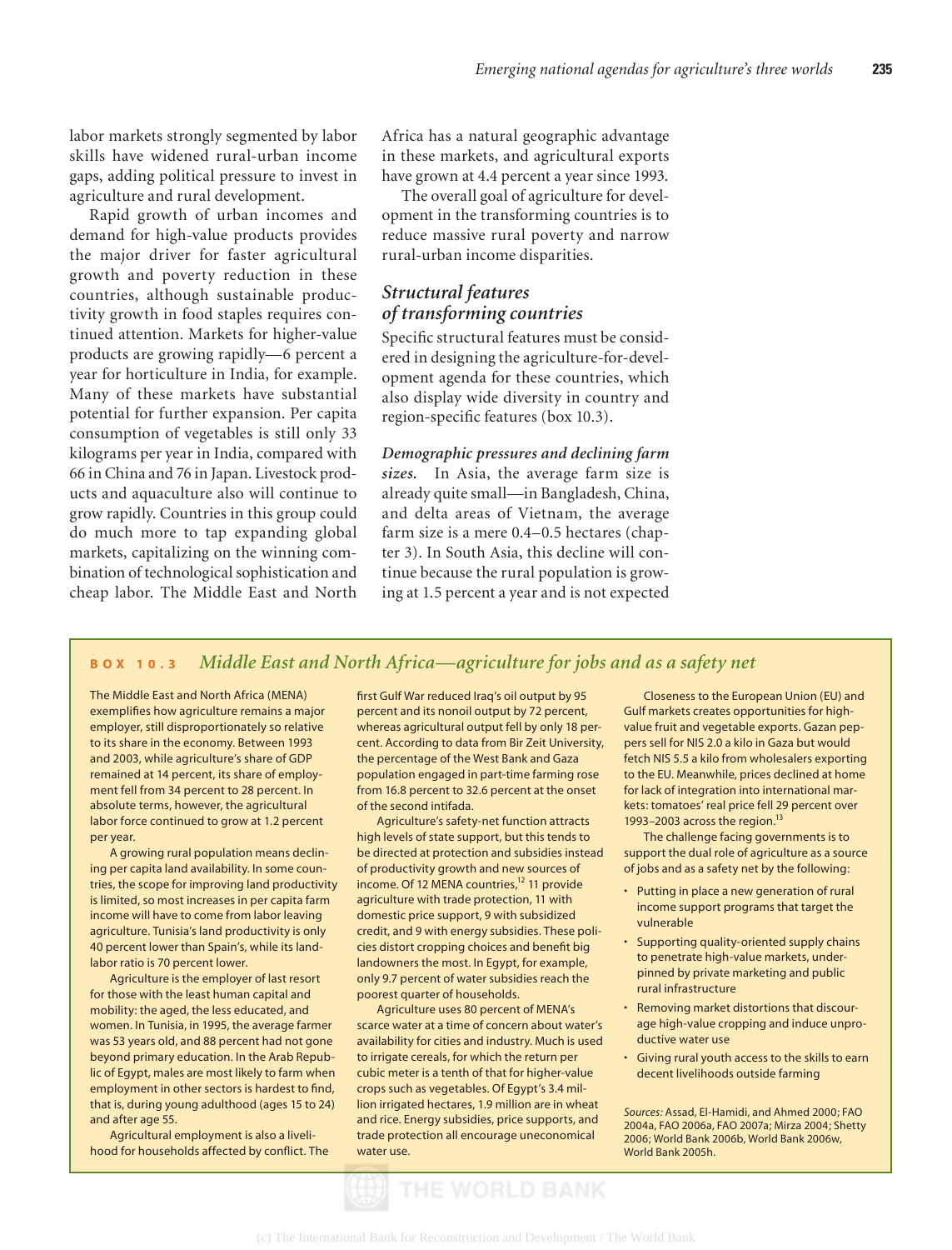to peak until at least  $2020$ .<sup>14</sup> Because smallscale farming is labor intensive, a critical question is whether densely populated Asian countries can efficiently produce cereals and other food staples on farms of that size, especially if rural wages rise.

Population growth and declining farm size puts pressure on rural employment. India has 80 million marginal farmers with low asset positions, who turn to off-farm work for survival.<sup>15</sup> In addition, millions of landless rural households depend on agricultural wage employment—82 million in India alone. Remunerative employment for a burgeoning rural population is one of the major challenges of the time, especially in South Asia and the Middle East and North Africa—where rural nonfarm employment (and unskilled work more generally) is growing slowly.

*Water scarcity.* Fresh water supplies are already fully used in many countries, and escalating demands for industrial, urban, and environmental uses will reduce the water available to agriculture. Water scarcity is particularly acute and projected to worsen with climate change and rising demand in the Middle East, North Africa, and large parts of India and China (chapters 2 and 8). High reliance on groundwater irrigation in many countries has led to overpumping, falling groundwater tables in aquifers with low recharge, and deteriorating groundwater quality.

*Lagging areas.* Some rural areas have prospered with overall economic growth, but others have stagnated with high levels of poverty. Lagging areas are found in the interior of China, several states in eastern and central India, the upland areas of Vietnam, and drier areas of North Africa. The causes are varied—poor agricultural potential, low investment in roads and irrigation, poor governance, and social marginalization (chapter 2). But some of these areas have good potential for agricultural growth and could be future breadbaskets (as in eastern India). The challenge is to overcome the political economy bottlenecks in lifting the constraints to growth in these areas.

*Political economy of agricultural policies.*  The political pressure of farmers to reduce the rural-urban income gap through protection and subsidies is increasing (chapter 4). Because of the large number of poor people, protecting food prices to raise the incomes of medium and larger farmers may have high costs for poor consumers, including most small farmers, who are net food buyers. Recent evidence from Indonesia illustrates this tradeoff—an import ban on rice to prevent declines in producer prices was the main cause of the increase in poverty headcount from 16 percent in 2005 to 18 percent in 2006.<sup>16</sup> Another form of support to farm incomes is through subsidies on inputs such as water and fertilizer. These are not only regressive in distributing benefits to larger farmers, but subsidies also distort fiscal priorities away from core public goods, such as rural infrastructure, especially with limited fiscal space in these countries, and cause environmental problems (chapter 4). Political capture by larger farmers is entrenched in countries with well-established democracies, such as India, and in countries with less democratic forms of government, such as in several countries in the Middle East and North Africa (box 10.3).

#### *An agenda for transforming countries* The policy objectives for the transforming countries are as follows (figure 10.2):

- Promote high-value activities to diversify smallholder farming away from land-intensive staples as urban incomes rise and diets change.
- Extend the green revolution in food staples to areas bypassed by technological progress and with large numbers of poor, including many of the extreme poor, and provide safety nets. Promote livestock activities among the landless and smallholders as a substitute for land.
- Provide infrastructure to support the diversification of agriculture and of rural economies.
- Promote the rural nonfarm economy to confront the rural employment problem, and invest massively in skills for people

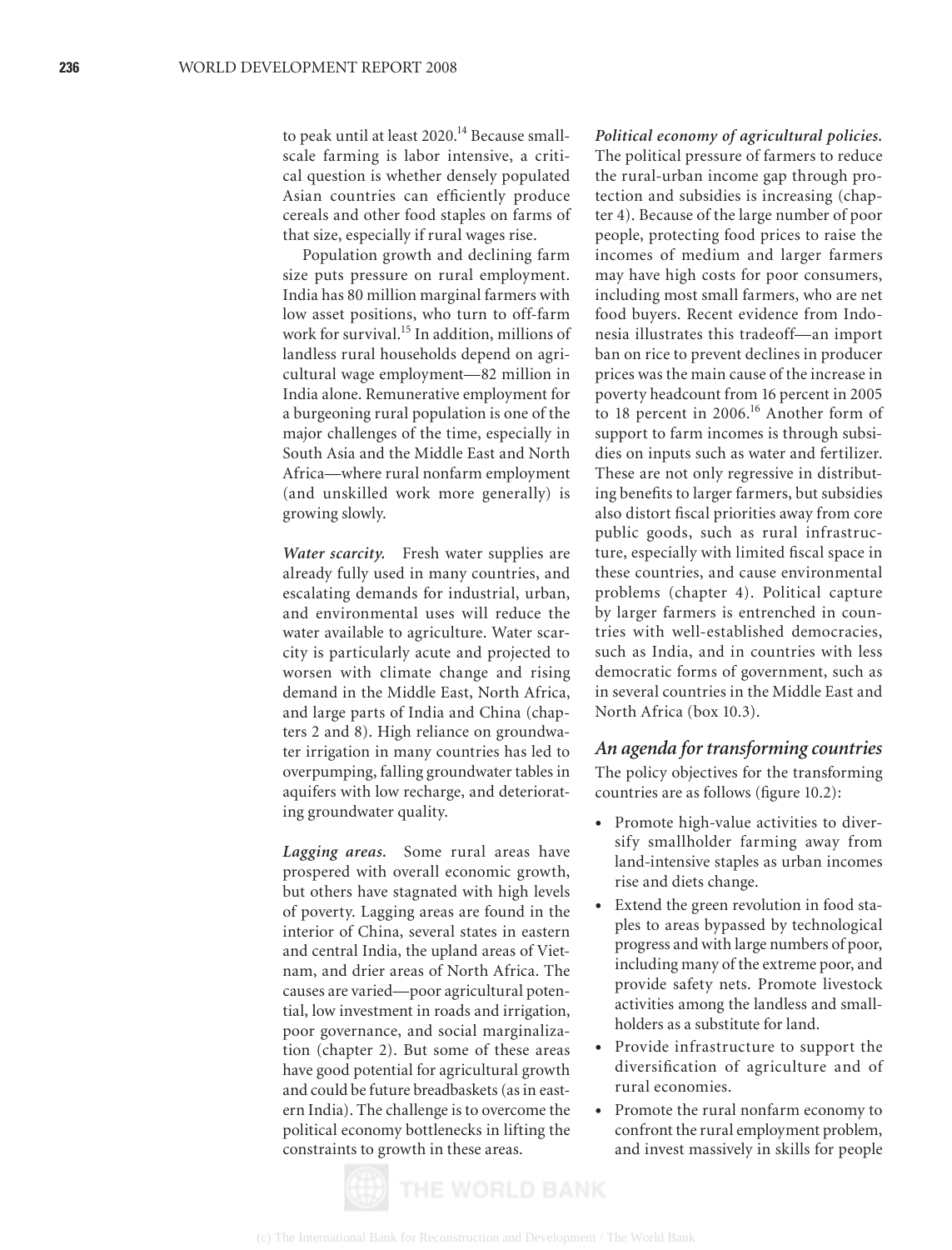to migrate to the rapidly growing sectors of the economy.

*From green revolution to the new agriculture.* Although the green revolution was largely state led and state supported, the unfolding revolution in high-value agriculture is led by the private sector, with the state facilitating. For highly perishable products, infrastructure, credit, and institutions link farmers with processors and retail chains (the farm-firm-fork linkages). Scale economies in processing and marketing exist with fragmenting and shrinking farm size, so institutional innovations such as contract farming can reduce the transaction costs and risks of smallholders. Linking smallholders to processors and retailers can also create access to more financial capital through banks—and provide technology, extension, and buy-back arrangements, while monitoring food safety.

That this can be done in smallholder economies is clearly demonstrated by the rising exports of high-value agriculture from transforming countries (chapter 2). But the way benefits are distributed along the value chain depends on the bargaining power of different players. Smallholders can bargain better as a group than as individuals. So a high priority is to facilitate collective action through producer organizations to reach scale in marketing and bargain for better prices (chapter 6).

Although diversification to high-value products offers the best prospects for agricultural growth, this will depend on continued productivity growth in food staples to release resources. In many areas, markets for food staples are not sufficiently developed, so that the production of food staples for personal consumption is a riskreducing strategy. Very large countries (China and India) necessarily also produce most of their consumption.

Both the high-value revolution and the extension of the green revolution to lessfavored areas require better water management, in light of mounting scarcity and deteriorating quality. Integrated approaches can manage the competition for water among multiple users, especially in water-stressed



**Figure 10.2 Policy diamond for transforming countries**

Source: WDR 2008 team.

Note: The number of diamonds indicates the relative priority for policy attention, assigning 10 points across objectives.

areas (chapter 8). Reforming institutions in irrigation, removing policy distortions such as water and electricity subsidies, and providing a supportive environment for trade and macroeconomic policies are all important steps in improving water productivity and meeting competing demands. Broadbased reforms require strong champions and equitable allocations of water rights to overcome the political obstacles. As scarcity worsens, water markets will come into play, with support needed for their emergence and eventual regulation. Jordan, for example, has formalized the informal market by registering, licensing, and metering all wells, assigning individual quotas.

*Making intensive systems more sustainable.* Reducing the environmental footprint of intensive agricultural systems, especially agrochemical and animal waste pollution, is a priority for both improved environmental and human health, and also to reduce the drag on productivity growth from land and water degradation. More sustainable agricultural practices will require a judicious combination of getting incentives right (input and output prices), application of improved management technologies such as integrated pest and nutrient management, and better regulation.

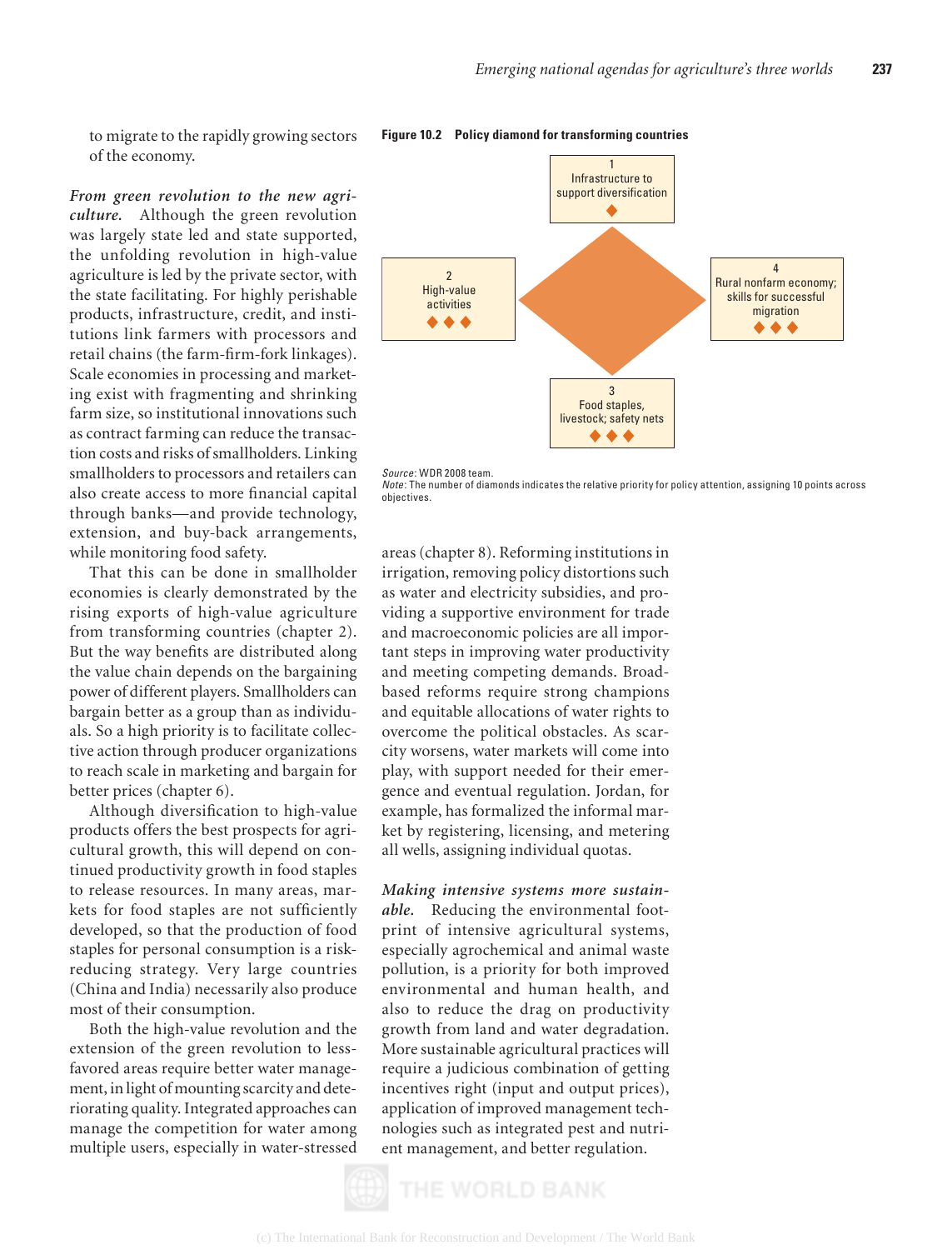*Extending the green revolution to lagging areas.* With the shift to the new agriculture and the declining farm size in highpotential areas, extending the green revolution to less-favored regions can secure the livelihoods of subsistence farmers and bring them to market. Productivity growth in these regions rests on major investments in irrigation and water control, in agricultural research, and in new approaches to extension, supported by reforms in pricing and marketing for grains.

With appropriate support and organization, even very small-scale and nearlandless farmers can improve their livelihoods, especially in livestock. India's success in milk production has been built on the collective action of marginal farmers through the Indian Dairy Cooperatives Network (chapter 5). Smallholders, particularly women, have been major participants in recent successes with aquaculture and small-scale poultry in Bangladesh.

#### *Rural development off the farm, linked to towns.* With excess population in agriculture, a lag in urban job creation, and urban congestion, a priority is to promote rural nonfarm employment in secondary towns and to strengthen rural-urban linkages. Labor mobility was, for instance, inhibited by lack of efficient land markets in China or and by restrictions on land rental in India. The land market is key to consolidating small farms for efficient operation and shifting labor to nonfarm activities and migration. Regional and territorial development of agricultural clusters—with the processing and packaging of high-value products—is another opportunity. In densely populated countries, urban-based industries will drive the rural nonfarm sector. So, investments in infrastructure and skills and improvements in the investment climate are the policy priorities.

*Skills for successful migration.* Moving out of agriculture, whether to the rural nonfarm sector or by migrating to urban areas, depends on more and better quality education. Massive investments in human capital are needed to prepare the next generation to leave agriculture. Programs that provide conditional transfers, such as cash grants in Bangladesh conditioned on school attendance, can increase the demand for education, but they will fail unless the quality of rural education is greatly improved (see focus G).

*Safety nets for those left behind.* Transforming countries have the largest concentration of the world's poor, so direct support through well-designed and well-governed employment schemes in rural areas including rural infrastructure, watersheds, and desiltation of canals and ponds—can reduce poverty, improve the rural investment climate, and restore degraded natural resources. India has launched one of the biggest programs—the National Rural Employment Scheme—creating basic infrastructure in rural areas to raise farm and nonfarm productivity. It protects farm families from sudden crop failures caused by droughts or other shocks. Significant monitoring and accountability mechanisms and rigorous evaluations have to ensure effective and equitable resource use.

# **Urbanized countries—linking smallholders to the new food markets and providing good jobs**

Agriculture accounts for a small share of national growth in urbanized countries— 5 percent from 1993 to 2005. But several agricultural subsectors with strong comparative advantages have sustained spectacular growth—for example, soybeans and biofuels in Brazil, fruits and salmon in Chile, and vegetables in Guatemala and the agribusiness sector is large. Agriculture remains the dominant source of growth and poverty reduction for many subnational areas. Eighty-eight percent of Latin America's and Europe and Central Asia's rural populations are in urbanized countries.

Domestic food markets are being transformed, in particular through the supermarket revolution. As commercial agriculture expands, driven by economies of scale associated with mechanization and marketing, the rural labor market in agriculture and the rural nonfarm economy

<sup>(</sup>c) The International Bank for Reconstruction and Development / The World Bank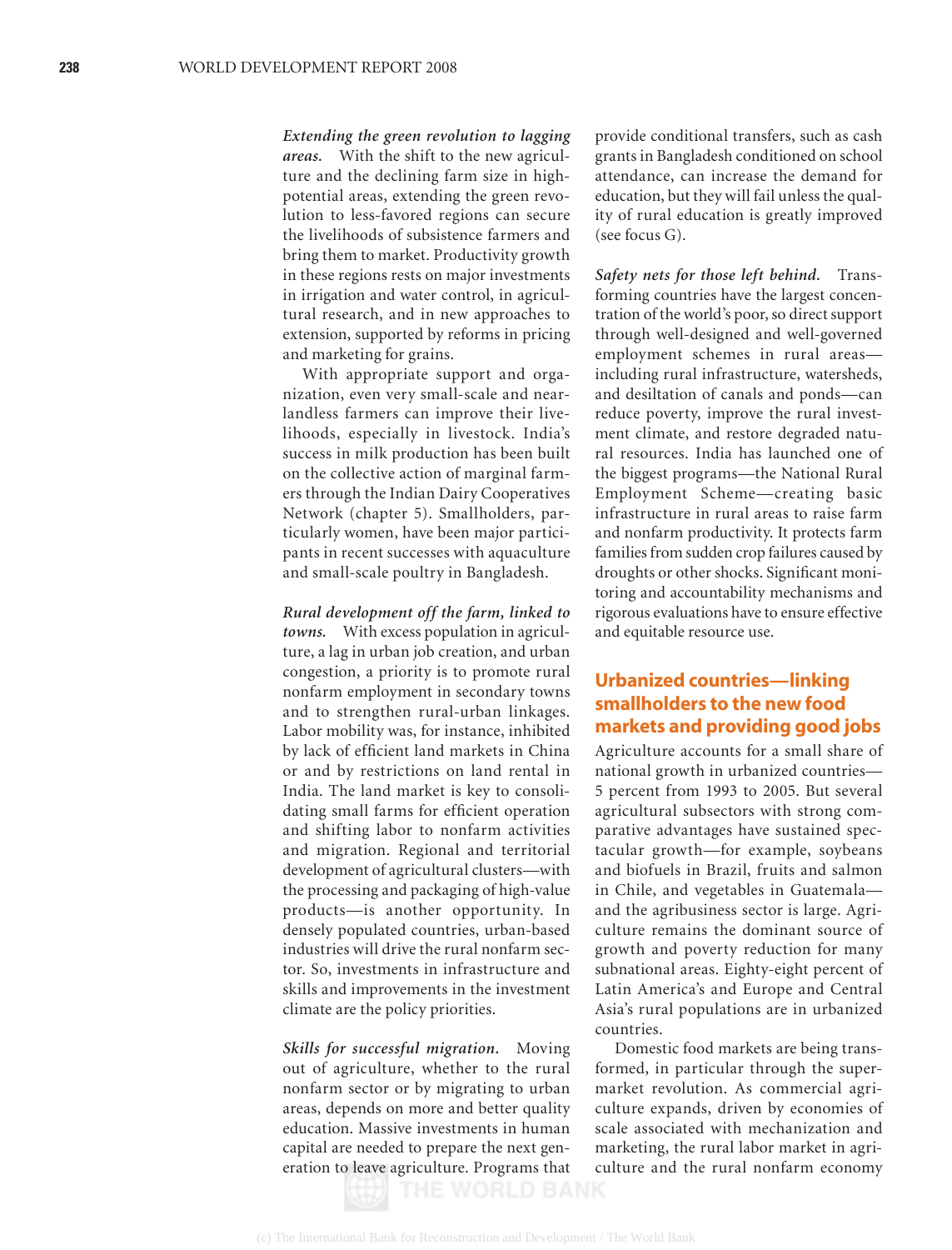become more important for linking productivity gains in agriculture to rural poverty reduction.

The overall goal in using agriculture for development is to promote the inclusion of smallholders in the new food markets and to provide good jobs in agriculture and the rural nonfarm economy.

# *Structural features of urbanized countries*

*The supermarket revolution.* In Latin America and the Caribbean and in Europe and Central Asia, rising incomes and rapid urbanization<sup>17</sup> have increased the demand for higher-value products, with domestic food markets growing even faster than in developed countries.<sup>18</sup> Domestic consumption is the main source of demand for agriculture in Latin America, absorbing three-quarters of output, with 60 percent of domestic retail sales channeled through supermarkets. An important issue in using agriculture for development is to strive to maintain the link between modern food markets and the national food supply, in a context of increasingly globalized food chains.

Traditional exports remain important, accounting for 80 percent of the region's agricultural exports,<sup>19</sup> offering new markets as they become increasingly decommoditized to adjust to different consumer tastes. Highvalue exports have been expanding rapidly, with smallholders moving into niche markets, particularly for organic coffee and Fair Trade, dominated in world trade by Latin America.<sup>20</sup> But for smallholders, despite huge challenges in staying competitive, the new domestic food market offers the most dynamic market opportunities.

*Stubbornly high rural poverty and inequality.* The paradox in Latin America is that while agriculture has been doing relatively well as a productive sector with a sustained 2.5 percent annual growth in agricultural value added over the past 40 years, rural people have not fared well. Rural poverty remains stuck at 58 million<sup>21</sup> (at a \$2-a-day poverty line), and the rural poverty rate in 2002 was 46 percent, a share largely unchanged over the last 10 years.

Moreover, the urban poverty rate of 28 percent has been rising, reinforced by intense rural-urban migration that absorbed 15 percent of the rural population over the 1993–2002 period.

Rural populations are also changing. Migration is selective, leaving behind a population characterized by feminization, loss of the more educated, aging, and a rising share of indigenous people. The agricultural labor market and the rural nonfarm economy account for 70 percent of rural incomes and employ 55 percent of the active rural labor force. Even so, many smallholders remain partially engaged in subsistence farming until they are absorbed in the agricultural market economy as producers, become employed in agriculture or the rural nonfarm economy, or migrate. $^{22}$ They are held back in subsistence farming by the lack of assets to enter new product markets and the lack of skills to enter better jobs or migrate to towns.

Added to this are two structural features: large less-favored regions with many of the extreme rural poor dependent on agriculture (the Meso-American and Andean Plateaus and the Brazilian Northeast) and stubbornly high inequality that severely restricts access to assets and participation in policy making for the rural poor.

*Weak governance.* Modern markets are largely in place in Latin America, but a major limiting factor to the agriculture-fordevelopment agenda, as in other regions, is the weakness of governance of agriculture and rural areas.<sup>23</sup> Agriculture-for-development agendas are becoming multisectoral and multidimensional, but public organizations remain segmented. Ministries of agriculture lack the capacity to promote a broad vision and strategy for a comprehensive agenda, coordinate across service providers, regulate market performance, and redress broad social asymmetries.<sup>24</sup> Decentralization remains incomplete, with local governments lacking capacity and resources and accountability mechanisms hardly in place. Civil society organizations representing the rural poor still exercise little voice, held back from more effective participation by deeply entrenched social inequalities.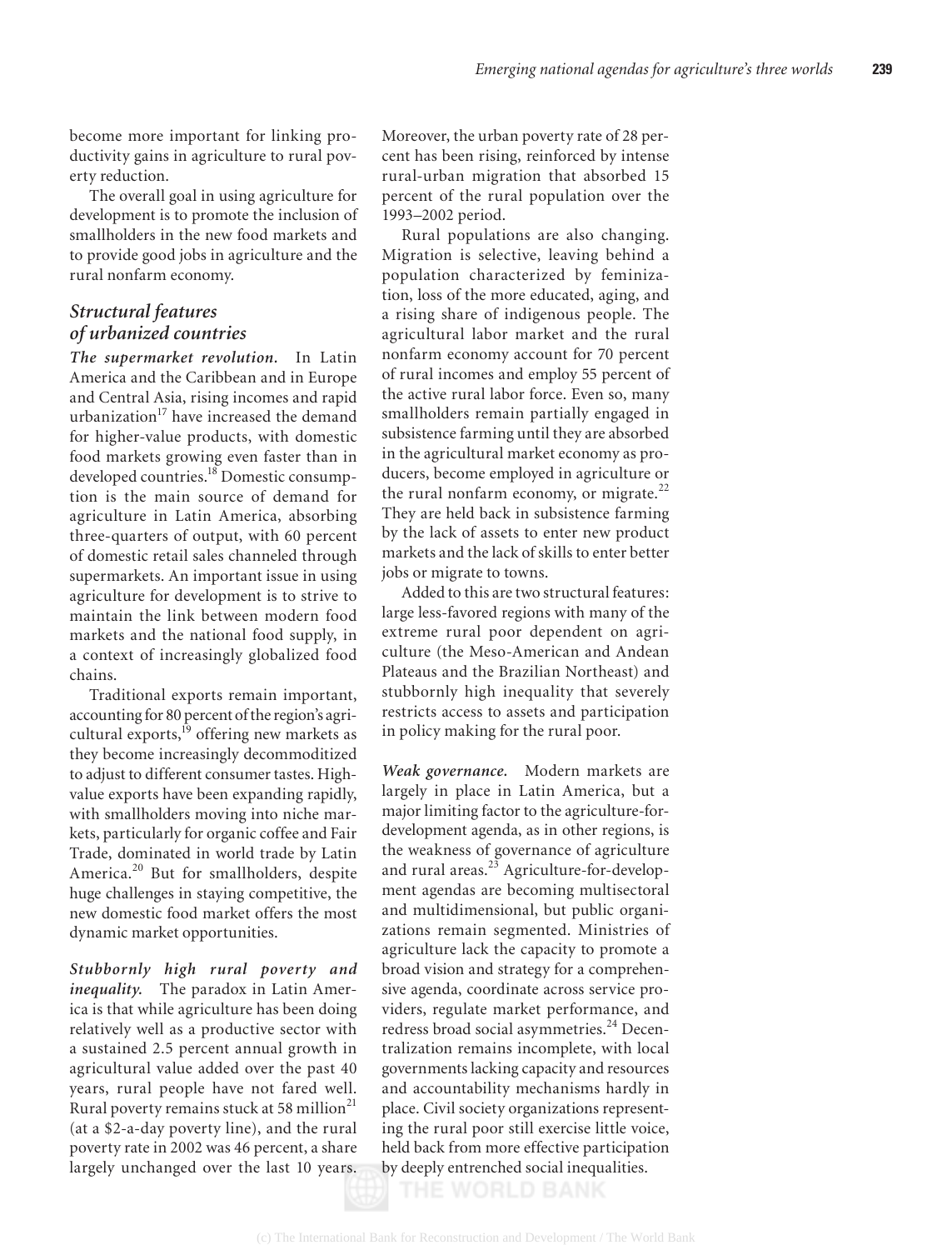# **BOX 10.4** *Special features of agriculture in Europe and Central Asia*

Agricultural production and food demand were massively distorted under communist central planning, imposed from the 1920s in the former Soviet Union and since the 1950s in Central and Eastern Europe. The distortions resulted from collective property rights, forced organization of production in large-scale collective and state farms, centrally controlled production, allocation, processing, input provision, and marketing, as well as distorted prices and state-controlled trading and exchange rate systems. Direct subsidies to processing and trading companies kept consumer prices and farm input prices low and producer prices high.

The fall of the Berlin Wall and the disintegration of the Soviet Union dramatically

changed agricultural and food policies in the 1990s. Prices, exchange rates, and trade policies were liberalized, subsidies cut, hard budget constraints introduced, property rights privatized throughout the agrifood sector, and production decisions shifted to companies and households.

The liberalization and privatization of farms and food companies initially caused dramatic declines in production and consumption. But since the mid-1990s, better incentives and reformed institutions have led to recovery and sustained productivity growth. Poverty increased while agriculture value added was falling, but it has since declined remarkably with the recovery of agriculture (see figure below).





The situation today varies tremendously across the region. Ten Central and Eastern European countries, after dramatic institutional reforms, have been integrated in the Common Agricultural Policy of the European Union. Productivity growth benefited from massive foreign investment in the food sector, with spillovers to large corporate farms and smaller family farms.

In the Caucasus and parts of Central Asia, regions with low incomes and high rural poverty, agriculture has shifted toward smallholder farming on land that households received under the land distribution programs. The better labor incentives on these small farms induced productivity gains. The main constraint on smallholder competitiveness is access to credit and to input and output markets.

In large parts of Kazakhstan, the Russian Federation, and Ukraine large farms still dominate, and in some regions, land concentration has taken extreme forms, with vertically integrated farm holdings controlling vast areas of land (mostly grain) in Kazakhstan and Russia. The aftermath of the Russian financial crisis (which improved the terms of trade), and the growth of government revenues from mineral and oil exports (which increased government transfers to farms and rural areas and cut payment arrears), has been the main engine behind strong growth in output and productivity since 2000. Vertical integration in agriculture, with capital injections from domestic and foreign companies, also helped.

Belarus, Uzbekistan and Turkmenistan, are in the beginning of the process of market reforms. Their main agenda is to build institutions to make smallholder farming competitive.

*Source:* Swinnen and Rozelle 2006.

Eastern European and Central Asian countries, also importantly urbanized, have several features that distinguish them from Latin America. These distinguishing features follow their history of central planning and incomplete transitions to market economies (box 10.4).

#### *An agenda for urbanized countries*

After the structural adjustment of the 1980s, Latin American countries have been striving to accelerate growth in competitive subsectors of agriculture, supported by public investment to induce private investment in agriculture (but with significant misinvestment in subsidies). This has been

complemented by social assistance delivered through (often conditional) cash transfers targeted to the chronic poor and to regional pockets of poverty. In Brazil, in the context of a booming agriculture, social security transfers and the rural nonfarm economy were the fastest-growing sources of income for rural households over  $1991-2000$ .<sup>25</sup> With structural adjustment effectively over at the macro level, this approach, based on growth and safety nets, has been costly, creating dissatisfaction in Brazil and across the continent.

Many countries have turned to an alternative approach, seeking to reduce rural poverty by increasing earned incomes in

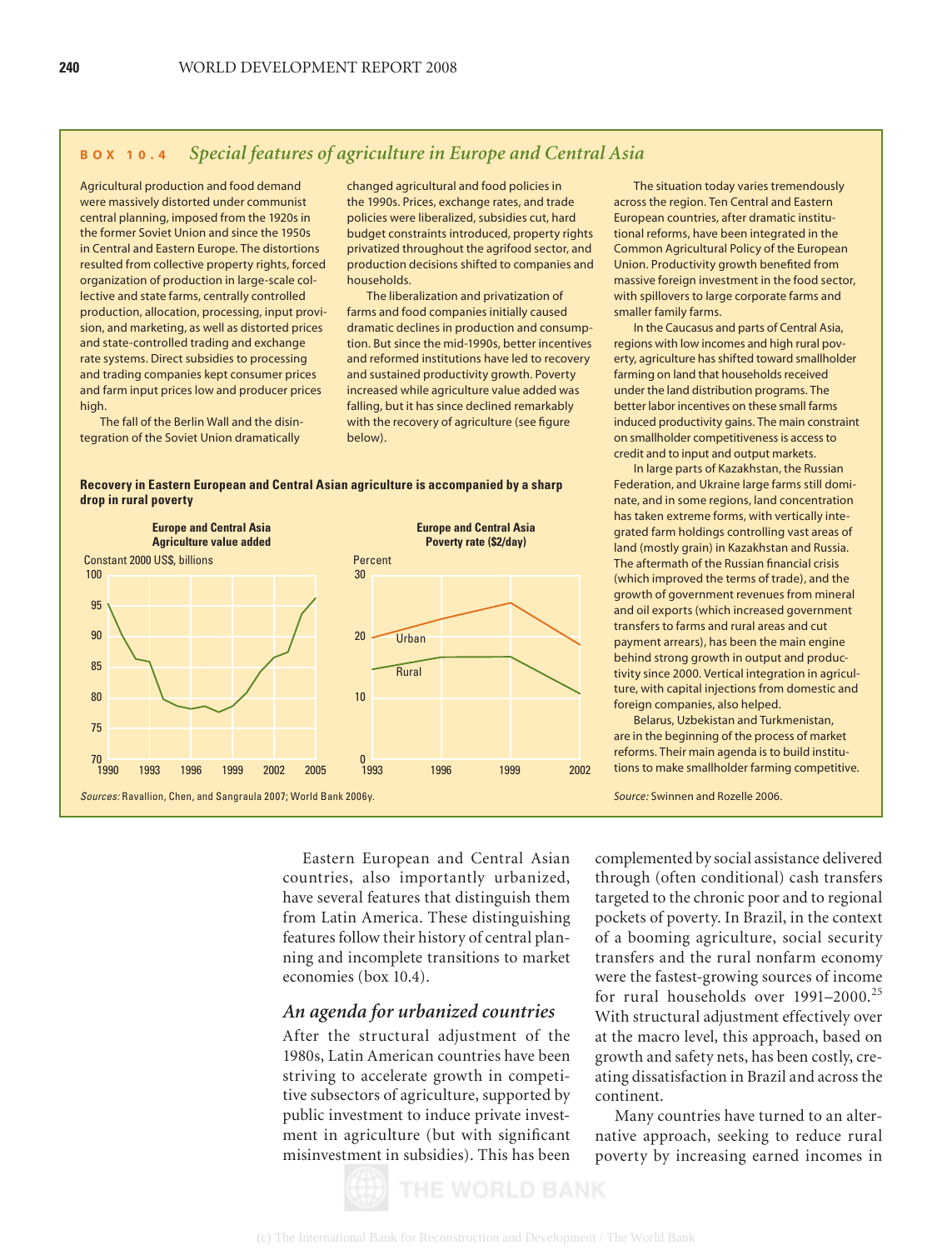agriculture and the rural nonfarm economy as opposed to social assistance, thus attempting to reconcile growth with poverty reduction, while relying less on social protection. In Ecuador, the Poverty Reduction and Local Rural Development Program (PROLOCAL) is based on increasing the access of the rural poor to assets, improving the context for asset use with an emphasis on territorial development, and providing social protection. In Peru, the *Sierra Exportadora* program also builds on increasing access to assets, supporting rural institutions for competitiveness, and providing social protection.<sup>26</sup>

In this new model, the policy objectives are as follows (figure 10.3): $^{27}$ 

- Include smallholders in the new food markets, which requires, among other instruments, greater access to land and skills for the new agriculture.
- Improve productivity in subsistence agriculture and provide social assistance, together with payments for environmental services to create incentives for conservation.
- Follow a territorial approach to promote the rural nonfarm economy and enhance skills to give access to the jobs and investment opportunities offered by growth of the rural nonfarm economy.

*Increasing access to assets for the new agriculture.* Increasing the participation of smallholder farmers in dynamic domestic food markets requires paying special attention to deep-rooted inequalities in access to assets and public services, inequalities that challenge their competitiveness.<sup>28</sup> Smallholders still at the margins of markets can take advantage of the new opportunities through greater access to land, research, training, technical assistance, financial services, and farmer organizations. Producer organizations and contract farming are essential for these smallholders to take part in value chains and cater to supermarket demands. Also important are publicprivate partnerships, with an agribusiness sector active in organizing smallholders as competitive suppliers in these markets.



Source: WDR 2008 team.

Note: The number of diamonds indicates the relative priority for policy attention, assigning 10 points across objectives.

*Improving livelihoods in subsistence agriculture and providing social assistance.*  Subsistence farming can be a holding pattern in the long transition out of low-productivity family farming. Some subsistence farmers can become viable smallholders, diversifying their income to improve their well-being, but the agricultural part of their income (self-employment) in many circumstances has little potential for growth. There are, however, clear social benefits in investing in the agricultural part of their incomes for two reasons: it is critical for their food security and basic nutrition, and it sustains their income in the absence of better employment options. The needed investments include more resilient farming systems and better coverage of nutritional needs based on home production. Improving livelihoods also requires social assistance, especially pensions for those too old to be retrained. Rural noncontributory pension programs have expanded rapidly, helping the younger generation gain earlier access to land and combating the selective migration of the more entrepreneurial out of agriculture.

*Supplying environmental services.* Countries in Latin America and the Caribbean and in Europe and Central Asia have started to set up regulatory mechanisms to protect their environment and introduce payments

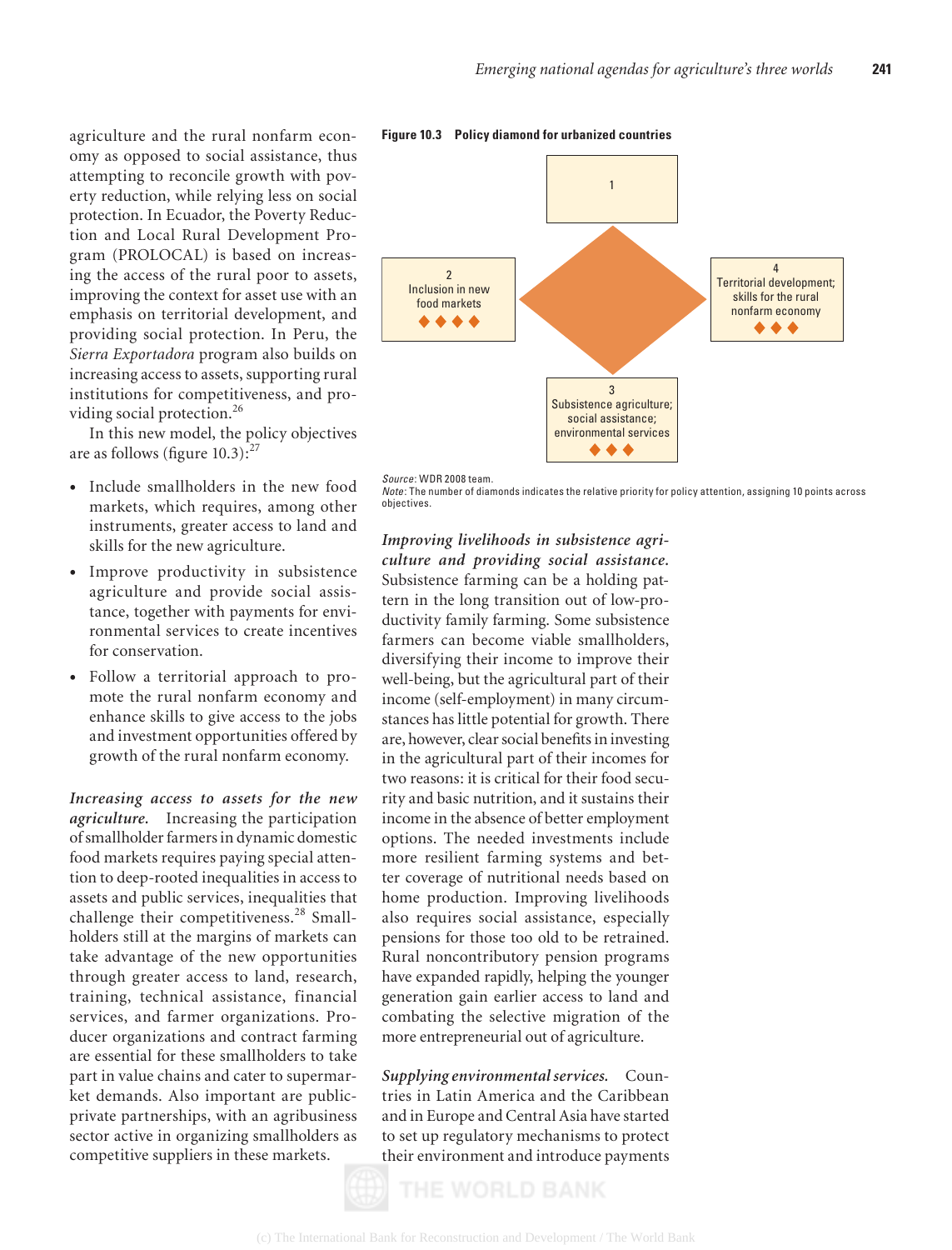for environmental services. Regulation needs to be anchored in greatly improved governance, and payment schemes must be made financially sustainable, accountable to those who buy the services, and expanded over the continent.

*Territorial development to create rural jobs.* The rural nonfarm economy is a source of self-employment and wage employment, but it is highly dual, with high- and low-skill jobs and high- and lowvalue-adding enterprises. Promoting skills for high-productivity jobs can provide a pathway out of poverty. The Latin American countries are pursuing a distinctly territorial approach, promoting clusters of complementary firms in selected geographic locations. Local agricultural production systems can capitalize on the comparative advantages of a territory's agroecology, proximity to urban centers, or institutional and cultural or historical endowments. Territory-driven development projects go beyond community-driven development to create new economic opportunities based on scale, local synergies, and market access. This territorial approach to rural development is being pursued in Eastern Europe as well, building on rural links to towns and small cities.

Poverty reduction based on earned incomes requires a reassessment of governance mechanisms, institutions, and agents, many of them in disarray. Ministries of agriculture have to be redesigned to correspond to the new functions of the state and the transformation of agriculture in value chains. And civil society has to be engaged as an active participant in governance despite long-standing patterns of social exclusion rooted in deep inequalities.<sup>29</sup> This is a huge agenda (chapter 11). Improving governance for agriculture and rural areas must be a priority, requiring experimentation and learning.

# **Political, administrative, and financial feasibility**

Effective implementation requires assessing the feasibility of the policy and investment instruments that make up the proposed agendas. Feasibility varies significantly by instrument, but also by country type, particularly the capacity to implement reform. Understanding the likely political, administrative, and financial hurdles to reforms is necessary for successful implementation. Different instruments have different levels of political, administrative, and financial feasibility, providing guidelines in composing agriculture-for-development agendas.

#### *Political feasibility*

Price and trade policy reform, land reform, and irrigation, while visible and able to enlist political support, always have gainers and losers. These gainer-loser conflicts make decisions more difficult. Agricultural research has fewer tradeoffs, but the impacts are often less immediate and less visible than other investments. Education and food programs have no or few losers, are highly visible, and usually have strong political support, but they have costs that constrain implementation.

What can be done to improve political feasibility? When there are identifiable gainers and losers from reform, strategies can use research-based evidence for information and debate, identify administratively feasible complementary support programs to help the losers transit to other sources of income, and provide compensations—as in Mexico's PROCAMPO program to make the North American Free Trade Agreement (NAFTA) politically feasible through decoupled cash transfers. When reforms have delayed or less certain consequences, commitment devices for future support are important. Uganda legislated extension and research reforms through a National Agricultural Advisory Services Act and a National Agricultural Research Act, which committed the government to fund and implement them.

#### *Administrative capacity*

Capacity to implement is often low—particularly in agriculture-based countries. Many program designs have erroneously assumed much higher capacity to implement than exists. Others have put in place temporary capacity to assist with implementation rather than strengthening existing capacity. The result has been unsustainable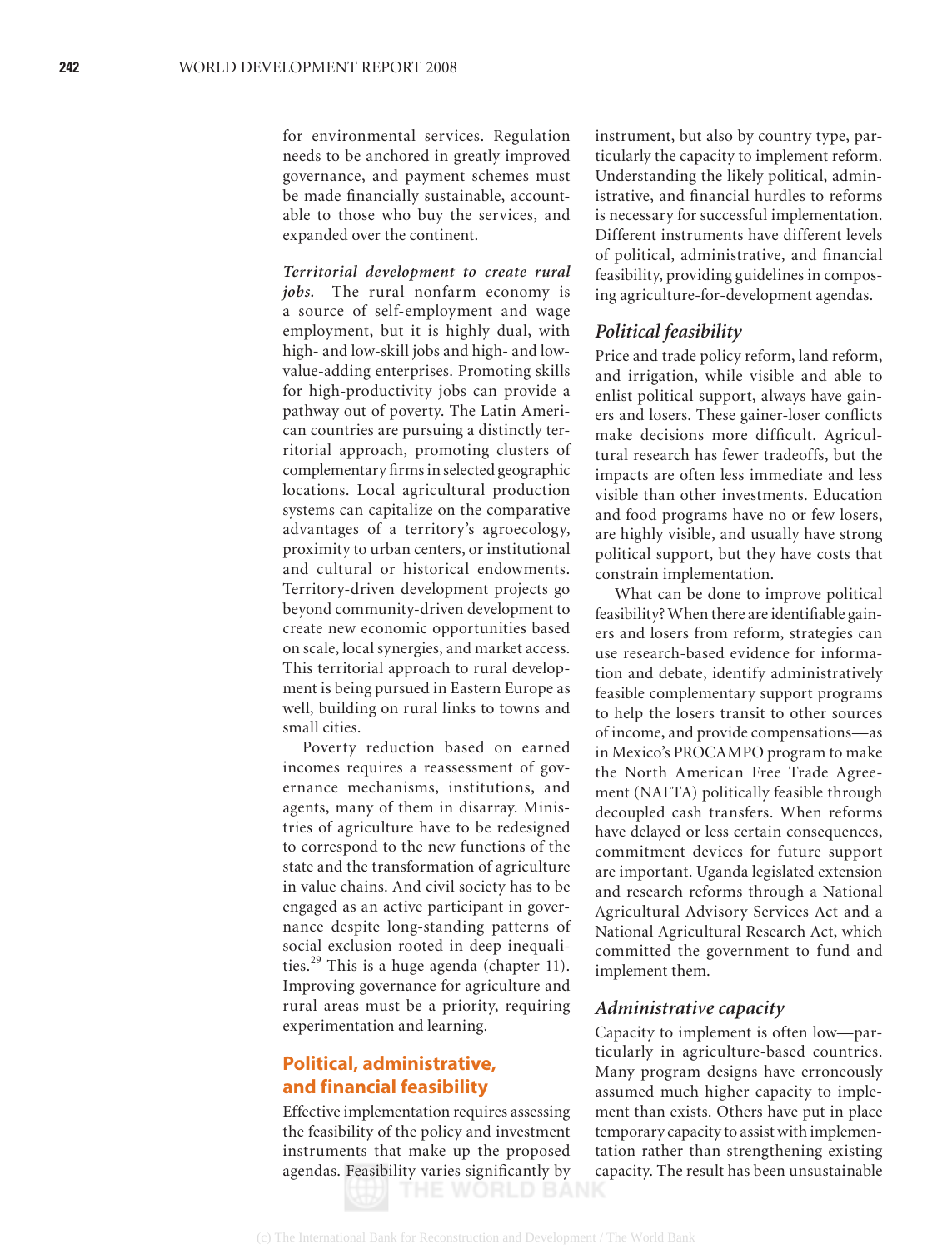investments that frustrate good agendas. The lesson is to align long-term programs more closely with existing capacity while providing support to strengthen capacity (chapter 11).

#### *Financial affordability*

Many proposed instruments are not financially affordable within current budget allocations. Even with greater efficiency in current spending, increasing the government budget allocations to agriculture will often be necessary. Infrastructure programs (irrigation and roads) are the most costly, and the agriculture-based countries require large increases in current budget allocations and innovative public-private partnerships to make these investments. Tanzania is experimenting with providing supplementary funds on a competitive basis to local governments to finance medium-scale irrigation schemes and is focusing national public spending on inducing private investment for irrigation. Food and cash transfer programs are also costly, requiring efficient targeting and credible exit options to make them affordable.

# **Recognizing the policy dilemmas**

Do these agriculture-for-development agendas have a greater likelihood of success than in the past? Lessons from experience, placed in the perspective of momentous changes in the three worlds of agriculture, along with new opportunities and new challenges, offer useful guidance. The likelihood of success in using agriculture for development can be enhanced by formulating agendas that are comprehensive, differentiated, environmentally sustainable, and tailored to political feasibility, administrative capacity, and financial affordability. Such agendas are based on the agents associated with each objective on the policy diamond: (1) the agribusiness sector and value chains, (2) market-oriented smallholders and their organizations, (3) a large mass of subsistence farmers with diversified occupations, and (4) workers in the agricultural labor market and the rural nonfarm economy. In each case, fundamental tradeoffs have to be addressed in defining national

agriculture-for-development agendas, posing difficult policy dilemmas with resolution in the political economy arena.

For the agriculture-based countries, the policy dilemma is the balance between addressing food security directly by focusing on subsistence farming through resilient farming systems and safety nets, such as food aid, or by focusing on the more entrepreneurial actors and favored areas that can secure growth and deliver food security through cheaper food and better employment opportunities. The immediate pressures of poverty and food crises drive public expenditures and donor priorities toward safety nets. But greater political and economic stability and better policy instruments can shift the agendas from transfers to growth. New government and donor commitments to invest in agricultural growth signals a greater emphasis on earned incomes as opposed to transfers. A major increase in foreign assistance and country budget allocations to agriculture can provide the resources needed to escape the food aid trap and move toward growth and sustainable poverty reduction.

For the transforming countries, the policy dilemma is in the choice of instruments to address the rural-urban income disparity problem. Farmers' demands for income assistance and politicians' responses to garner votes have met on clientelistic grounds, turning to subsidies as the preferred instrument, achieving redistributive gains at a high cost in terms of forgone growth, deficient public health and education, and low investment in infrastructure and other public goods. The alternative is to raise rural households' earned incomes in agriculture through diversification and modernization, in the rural nonfarm economy through wage or self-employment, and in preparedness to migrate successfully to urban labor markets. Here, again, recent moves have been away from transfers (modestly) and toward increased productivity in generating incomes (driven in part by the agribusiness sector).

For the urbanized economies, the policy dilemma is between rapid growth in a medium to large farm sector (sometimes